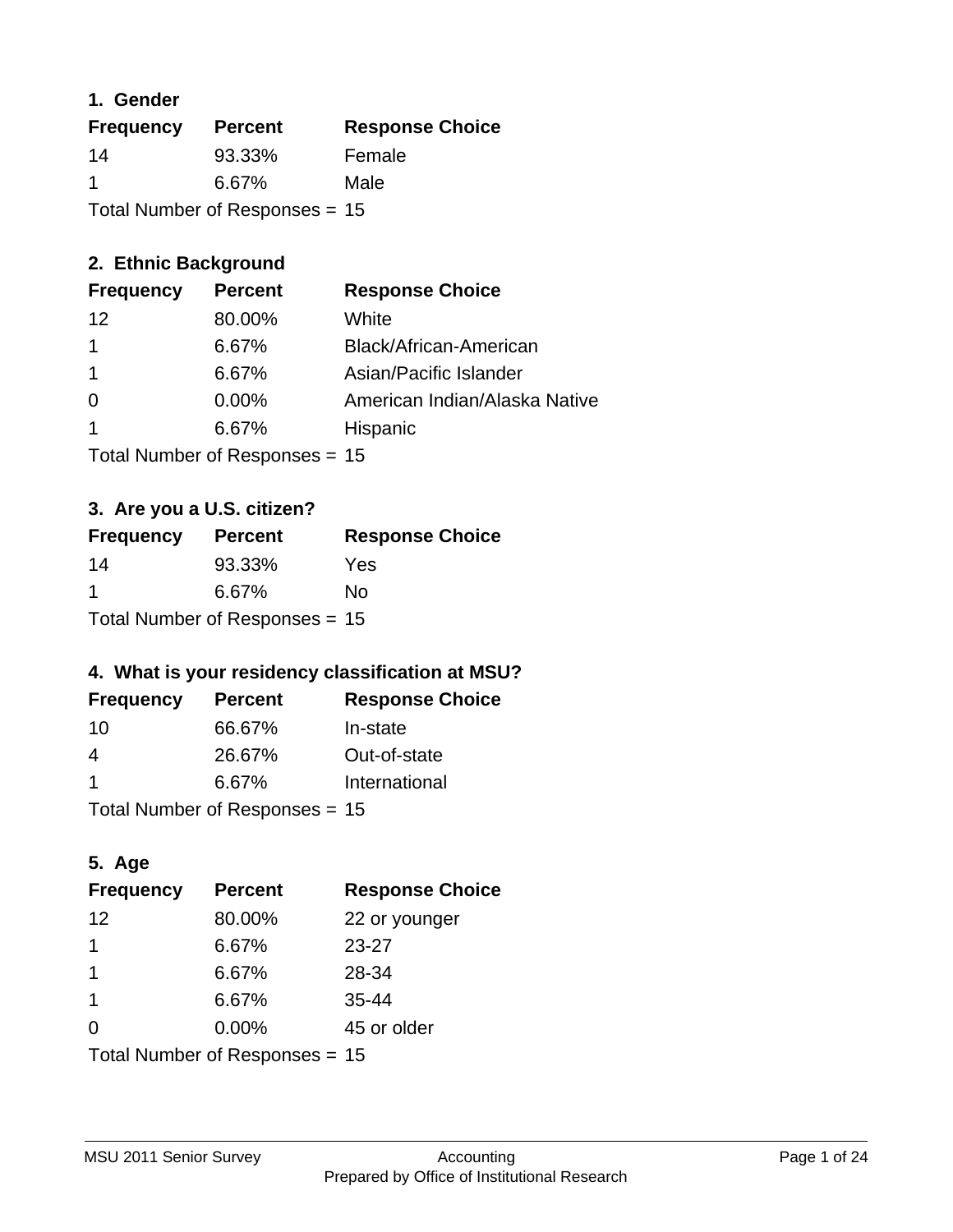**6. Has either of your parents received a bachelor's degree?**

| <b>Frequency</b>                 | <b>Percent</b> | <b>Response Choice</b> |
|----------------------------------|----------------|------------------------|
| -7                               | 46.67%         | Yes                    |
| 8                                | 53.33%         | No                     |
| Total Number of Responses = $15$ |                |                        |

## **7. Has either of your parents received a degree from Murray State?**

| <b>Frequency</b>      | <b>Percent</b> | <b>Response Choice</b> |
|-----------------------|----------------|------------------------|
| $\boldsymbol{\Delta}$ | 26.67%         | Yes                    |
| 11                    | 73.33%         | No                     |

Total Number of Responses = 15

## **8. What was your original entry status to MSU?**

| <b>Frequency</b> | <b>Percent</b>             | <b>Response Choice</b>                           |
|------------------|----------------------------|--------------------------------------------------|
| 8                | 53.33%                     | Freshman                                         |
| 3                | 20.00%                     | Transfer from community college/technical school |
| $\overline{4}$   | 26.67%                     | Transfer from 4-yr institution                   |
|                  | Tetal Number of Desperance |                                                  |

Total Number of Responses = 15

### **9. If transfer student, how many credits were transferred?**

| <b>Frequency</b>            | <b>Percent</b> | <b>Response Choice</b> |
|-----------------------------|----------------|------------------------|
| -0                          | $0.00\%$       | 12 or fewer            |
| -4                          | 57.14%         | $13 - 30$              |
| 0                           | $0.00\%$       | $31 - 60$              |
| -3                          | 42.86%         | Over <sub>60</sub>     |
| Total Number of Despenses 7 |                |                        |

Total Number of Responses = 7

## **10. If transfer student, approximately what percent of your University Studies (general education) classes did you take at Murray State?**

| <b>Frequency</b>              | <b>Percent</b> | <b>Response Choice</b> |
|-------------------------------|----------------|------------------------|
| 4                             | 57.14%         | Under 25%              |
| -1                            | 14.29%         | 25-49%                 |
| -1                            | 14.29%         | 50-74%                 |
| -1                            | 14.29%         | 75-100%                |
| Total Number of Reconnege – 7 |                |                        |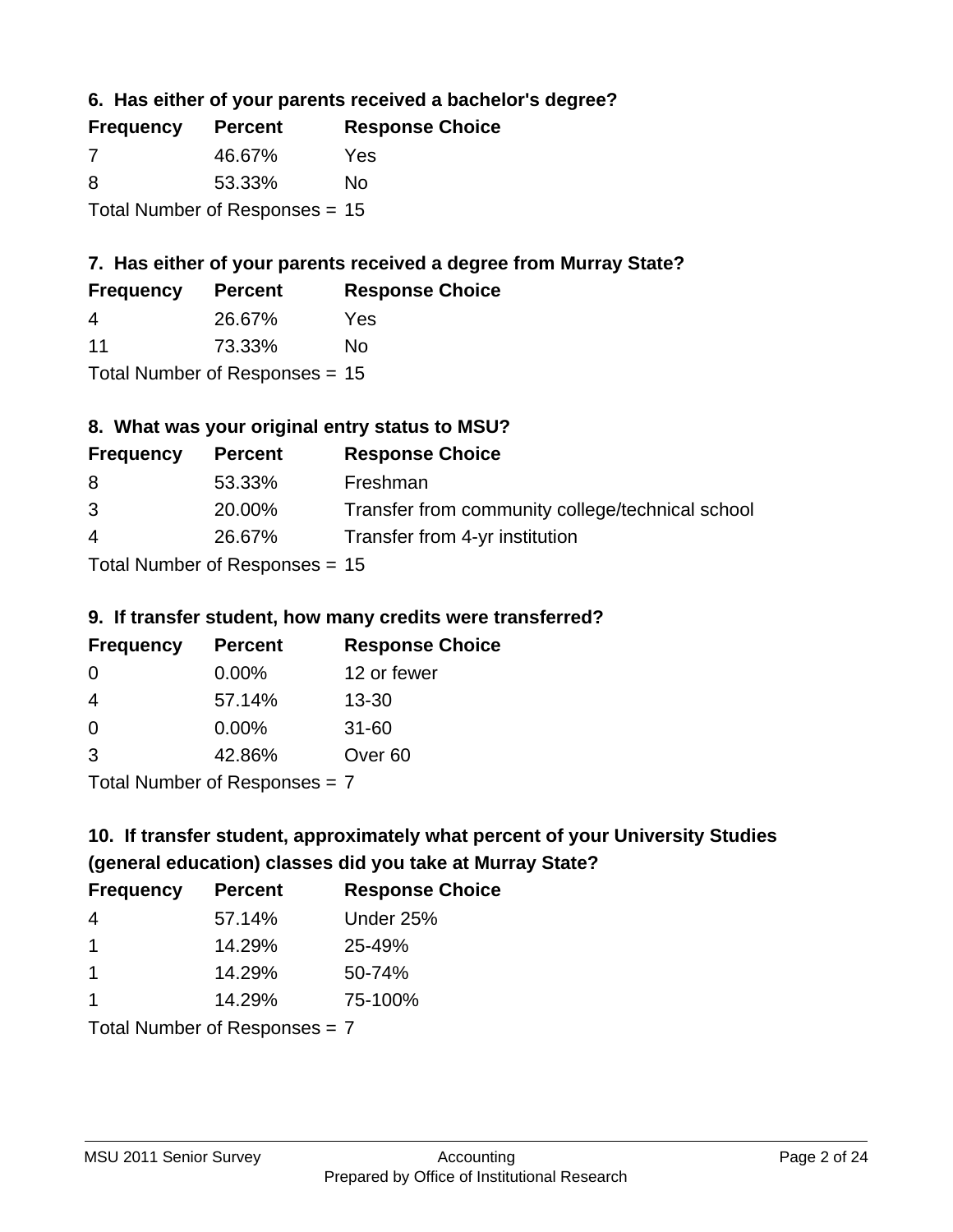### **11. What has been your attendance status at MSU?**

| <b>Frequency</b>               | <b>Percent</b> | <b>Response Choice</b>     |
|--------------------------------|----------------|----------------------------|
| 14                             | 93.33%         | <b>Primarily full-time</b> |
| $\blacktriangleleft$           | 6.67%          | <b>Primarily part-time</b> |
| Total Number of Responses = 15 |                |                            |

### **12. In which Residential College are you a member?**

| <b>Frequency</b> | <b>Percent</b> | <b>Response Choice</b>            |
|------------------|----------------|-----------------------------------|
| 1                | 6.67%          | Do not know                       |
| 2                | 13.33%         | <b>Clark College</b>              |
| 0                | 0.00%          | <b>Elizabeth College</b>          |
| 0                | 0.00%          | <b>Franklin-Springer Colleges</b> |
| 3                | 20.00%         | <b>Hart College</b>               |
| 3                | 20.00%         | <b>Hester College</b>             |
| 3                | 20.00%         | <b>Regents College</b>            |
|                  | 6.67%          | <b>Richmond College</b>           |
|                  | 13.33%         | <b>White College</b>              |
|                  |                |                                   |

Total Number of Responses = 15

## **13. Have you ever received any type of Financial Aid while at MSU? (Scholarships, grants, work-study, etc.)**

| <b>Frequency</b> | <b>Percent</b>              | <b>Response Choice</b> |
|------------------|-----------------------------|------------------------|
| 13               | 86.67%                      | Yes                    |
| 2                | 13.33%                      | No                     |
|                  | Tatal Massakan af Dagmannar |                        |

Total Number of Responses = 15

## **14. What degree are you seeking at this time?**

| <b>Frequency</b> | <b>Percent</b>                   | <b>Response Choice</b> |
|------------------|----------------------------------|------------------------|
| 0                | $0.00\%$                         | Associate              |
| 15               | 100.00%                          | <b>Baccalaureate</b>   |
|                  | Total Number of Responses = $15$ |                        |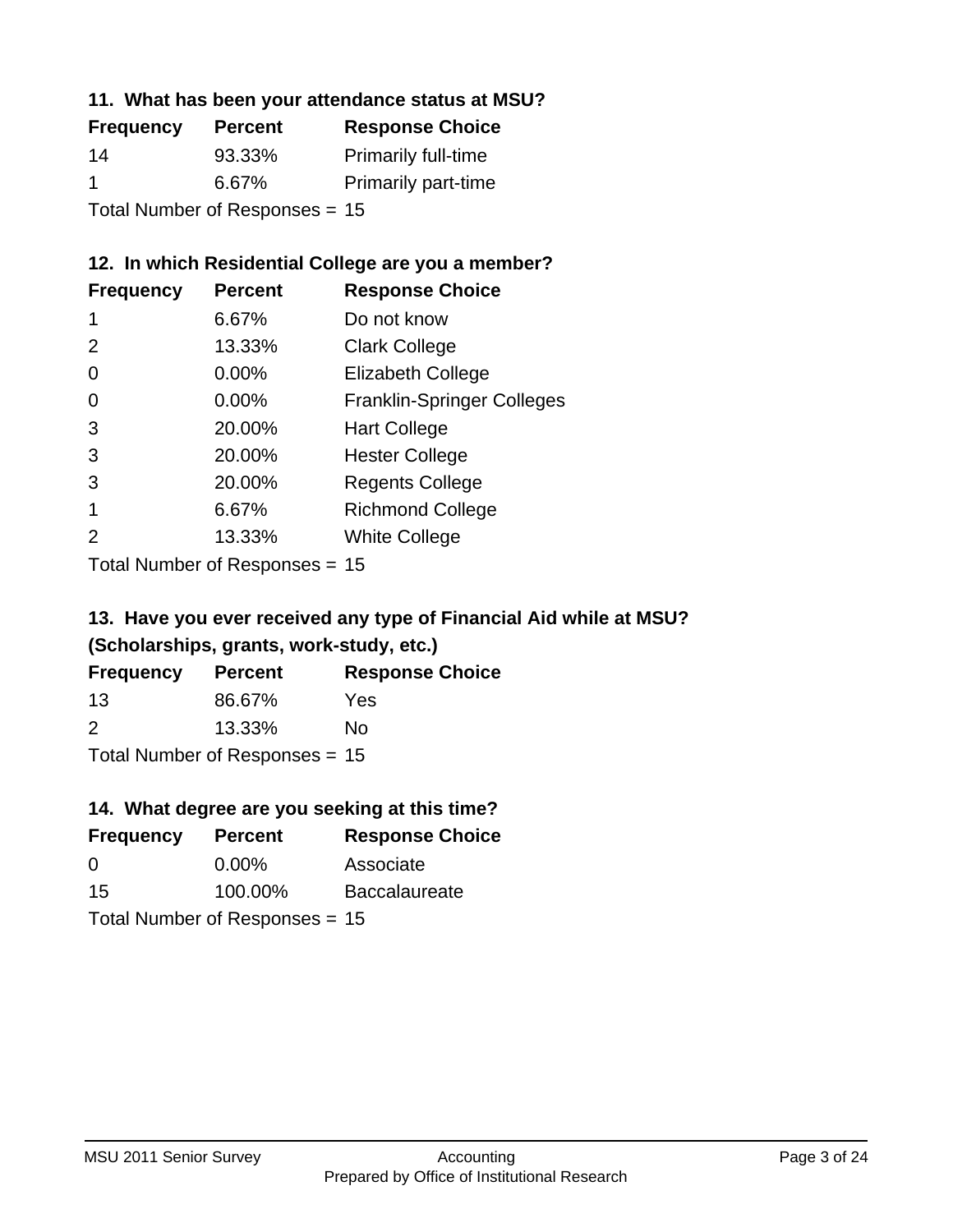**15. How many years will it take you to complete your degree from the point of your initial enrollment in college (including any time at a previous institution)?**

| <b>Frequency</b> | <b>Percent</b> | <b>Response Choice</b> |
|------------------|----------------|------------------------|
| $\Omega$         | 0.00%          | Two                    |
| $\overline{1}$   | 6.67%          | <b>Three</b>           |
| 6                | 40.00%         | Four                   |
| 5                | 33.33%         | Five                   |
| 2                | 13.33%         | <b>Six</b>             |
| 1                | 6.67%          | More than six          |
|                  |                |                        |

Total Number of Responses = 15

### **16. In what range does your grade point average fall?**

| <b>Frequency</b> | <b>Percent</b> | <b>Response Choice</b> |
|------------------|----------------|------------------------|
|                  | 6.67%          | $2.00 - 2.50$          |
|                  | 6.67%          | $2.51 - 3.00$          |
| -5               | 33.33%         | $3.01 - 3.50$          |
| 8                | 53.33%         | $3.51 - 4.00$          |
|                  |                |                        |

Total Number of Responses = 15

## **They are used to sort the data, and do not appear in this table Questions 17 and 18 relate to department and program information.**

### **19. For what purpose did you enroll at MSU?**

| <b>Frequency</b>               | <b>Percent</b> | <b>Response Choice</b>                    |
|--------------------------------|----------------|-------------------------------------------|
| 0                              | $0.00\%$       | To receive an associate degree            |
| 15                             | 100.00%        | To receive a baccalaureate degree         |
| 0                              | $0.00\%$       | To take a few job related courses         |
| $\Omega$                       | $0.00\%$       | To transfer to another college/university |
| Total Number of Responses - 15 |                |                                           |

Total Number of Responses = 15

## **20. What is the highest degree you eventually hope to receive?**

| <b>Frequency</b> | <b>Percent</b>                  | <b>Response Choice</b> |
|------------------|---------------------------------|------------------------|
| 0                | 0.00%                           | Associate              |
| $\overline{4}$   | 26.67%                          | <b>Baccalaureate</b>   |
| 9                | 60.00%                          | Graduate               |
| 2                | 13.33%                          | Professional           |
|                  | $Total Number of Denonose = 15$ |                        |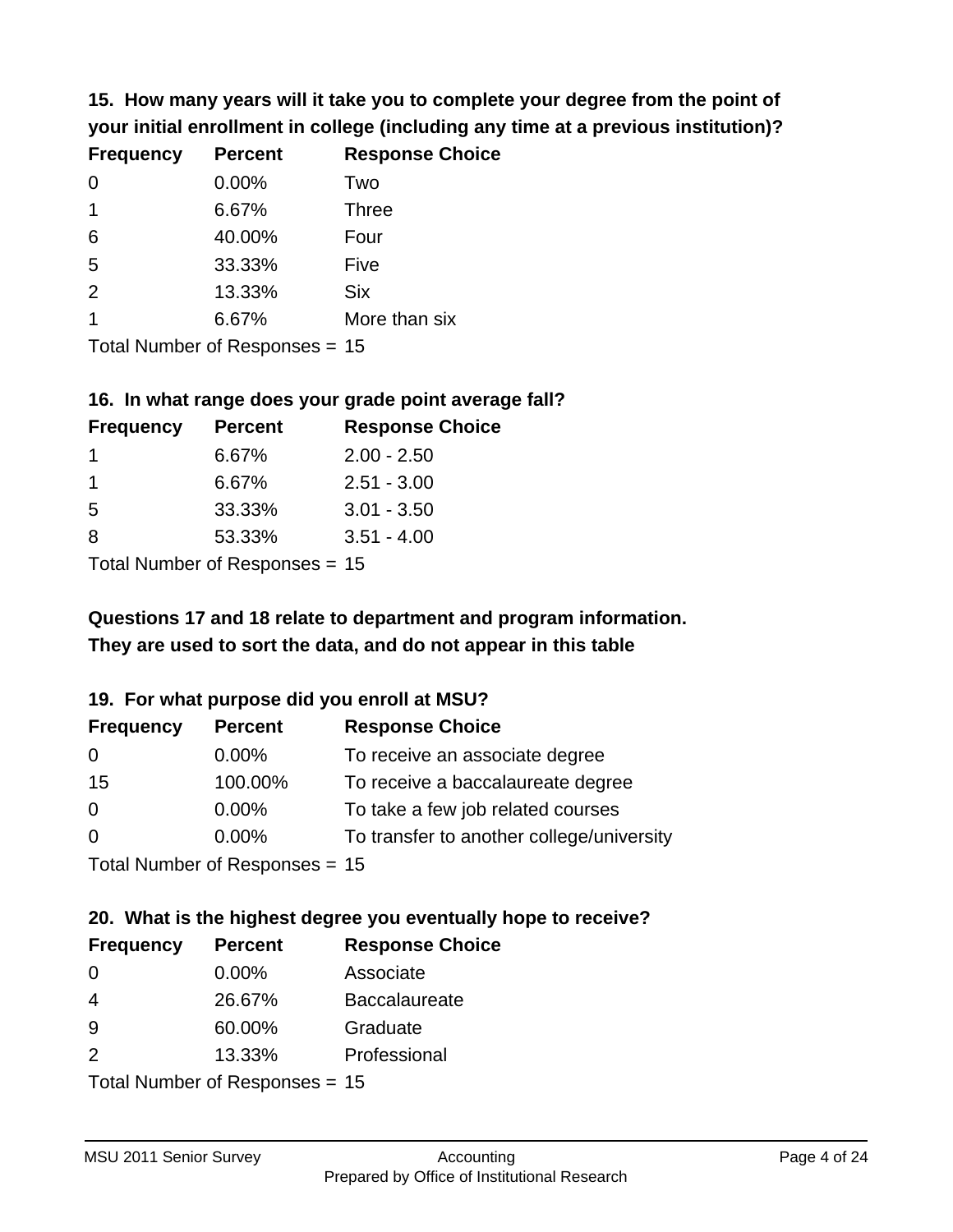### **21. Which best describes your situation?**

| <b>Frequency</b> | <b>Percent</b> | <b>Response Choice</b>               |
|------------------|----------------|--------------------------------------|
| 10               | 66.67%         | Did not change major/area            |
| 0                | $0.00\%$       | Did not initially declare major/area |
| -5               | 33.33%         | Changed major/area                   |
|                  |                |                                      |

Total Number of Responses = 15

### **22. While school was in session during the past year, how many hours per week, on average, did you work for pay?**

| <b>Frequency</b> | <b>Percent</b> | <b>Response Choice</b> |
|------------------|----------------|------------------------|
| 5                | 33.33%         | Did not work           |
| $\mathbf 1$      | 6.67%          | Worked 1-10 hrs        |
| 5                | 33.33%         | Worked 11-20 hrs       |
| $\mathbf 1$      | 6.67%          | Worked 21-30 hrs       |
| $\mathbf 1$      | 6.67%          | Worked 31-40 hrs       |
| 2                | 13.33%         | Worked over 40 hrs     |
|                  |                |                        |

Total Number of Responses = 15

### **23. For the most part, were classes offered at times convenient to you?**

| <b>Frequency</b> | <b>Percent</b>                 | <b>Response Choice</b> |
|------------------|--------------------------------|------------------------|
| 12               | 80.00%                         | <b>Yes</b>             |
| 3                | 20.00%                         | No.                    |
|                  | Total Number of Responses = 15 |                        |

### **24. If no, what time would you have preferred?**

| <b>Frequency</b> | <b>Percent</b>                  | <b>Response Choice</b> |
|------------------|---------------------------------|------------------------|
| $\Omega$         | $0.00\%$                        | Late afternoon         |
| -1               | 50.00%                          | Evening                |
| $\Omega$         | $0.00\%$                        | Weekend                |
| $\mathbf 1$      | 50.00%                          | During the day         |
|                  | Total Number of Responses $= 2$ |                        |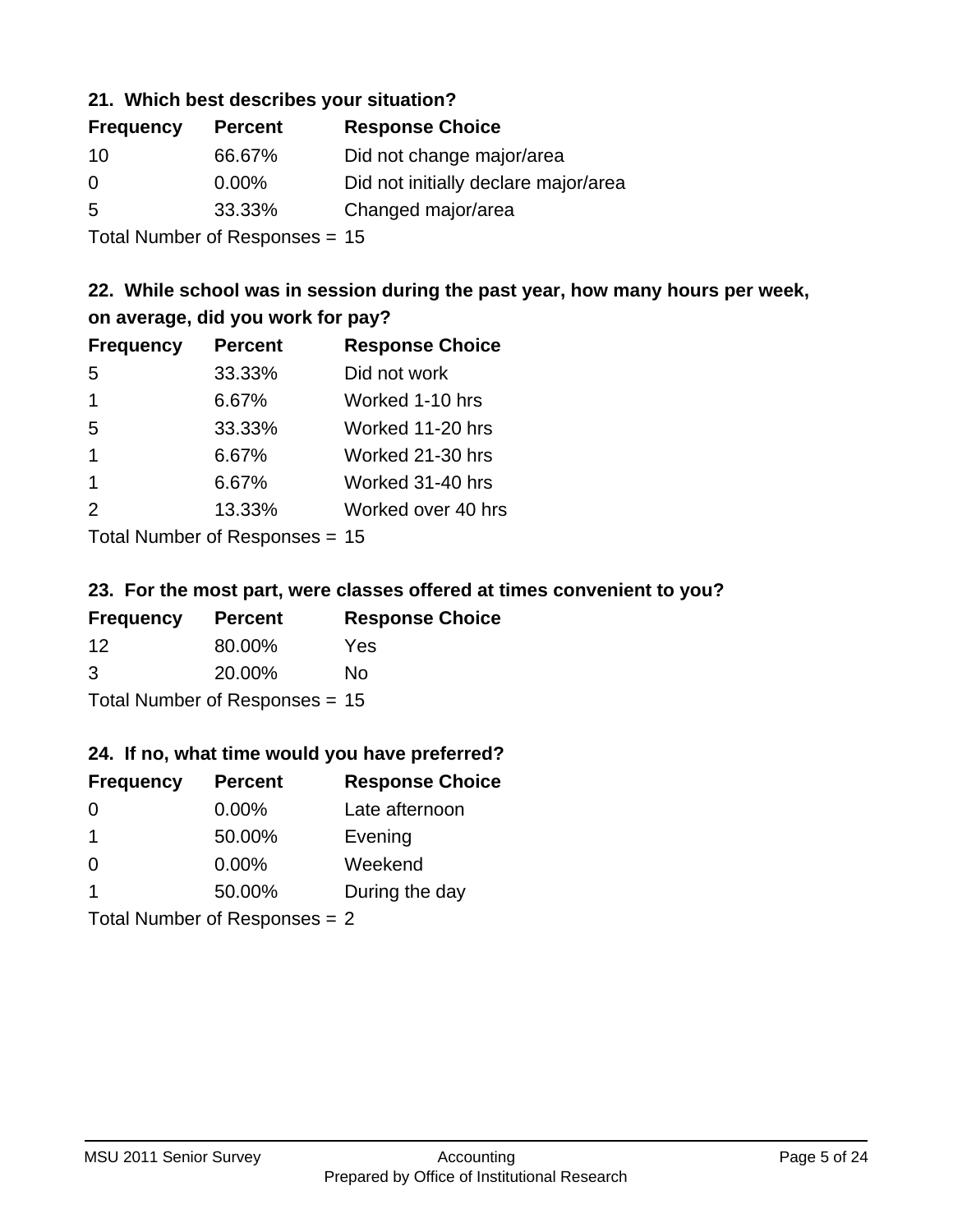# **25. Which best describes the location where you completed the majority of your**

| <b>Frequency</b> | <b>Percent</b>             | <b>Response Choice</b> |
|------------------|----------------------------|------------------------|
| 14               | 93.33%                     | <b>Murray</b>          |
| $\Omega$         | 0.00%                      | Paducah                |
| $\Omega$         | 0.00%                      | Ft. Campbell           |
| $\Omega$         | 0.00%                      | Madisonville           |
| $\overline{0}$   | 0.00%                      | Hopkinsville           |
| 0                | 0.00%                      | Henderson              |
| $\overline{0}$   | 0.00%                      | On the Internet        |
| 1                | 6.67%                      | Other                  |
|                  | Total Number of Deepersoon |                        |

Total Number of Responses = 15

**coursework?**

### **26. Did you take any online courses while at Murray State?**

| <b>Frequency</b> | <b>Percent</b>                 | <b>Response Choice</b> |
|------------------|--------------------------------|------------------------|
| -7               | 46.67%                         | Yes                    |
| -8               | 53.33%                         | No                     |
|                  | Total Number of Responses = 15 |                        |

## **27. Did it take you an extra semester or more to complete degree requirements at Murray State?**

| <b>Frequency</b> | <b>Percent</b>                   | <b>Response Choice</b> |
|------------------|----------------------------------|------------------------|
| 7                | 46.67%                           | Yes                    |
| 8                | 53.33%                           | No                     |
|                  | Total Number of Responses = $15$ |                        |

**28. If yes, why did it take you an extra semester or more?**

| <b>Frequency</b> | <b>Percent</b>                 | <b>Response Choice</b>                                       |
|------------------|--------------------------------|--------------------------------------------------------------|
| $\overline{1}$   | 14.29%                         | Work obligation limited my enrollment.                       |
| $\overline{0}$   | $0.00\%$                       | Family obligations limited my enrollment.                    |
| $\mathbf 0$      | $0.00\%$                       | Tuition and other costs of attendance limited my enrollment. |
| $\mathbf{1}$     | 14.29%                         | A decision to change majors added to my requirements.        |
| $\mathbf{1}$     | 14.29%                         | A required course or courses were not offered.               |
| $\mathbf 0$      | $0.00\%$                       | Credits were lost transferring to Murray State.              |
| $\overline{4}$   | 57.14%                         | Other                                                        |
|                  | Total Number of Poenances $-7$ |                                                              |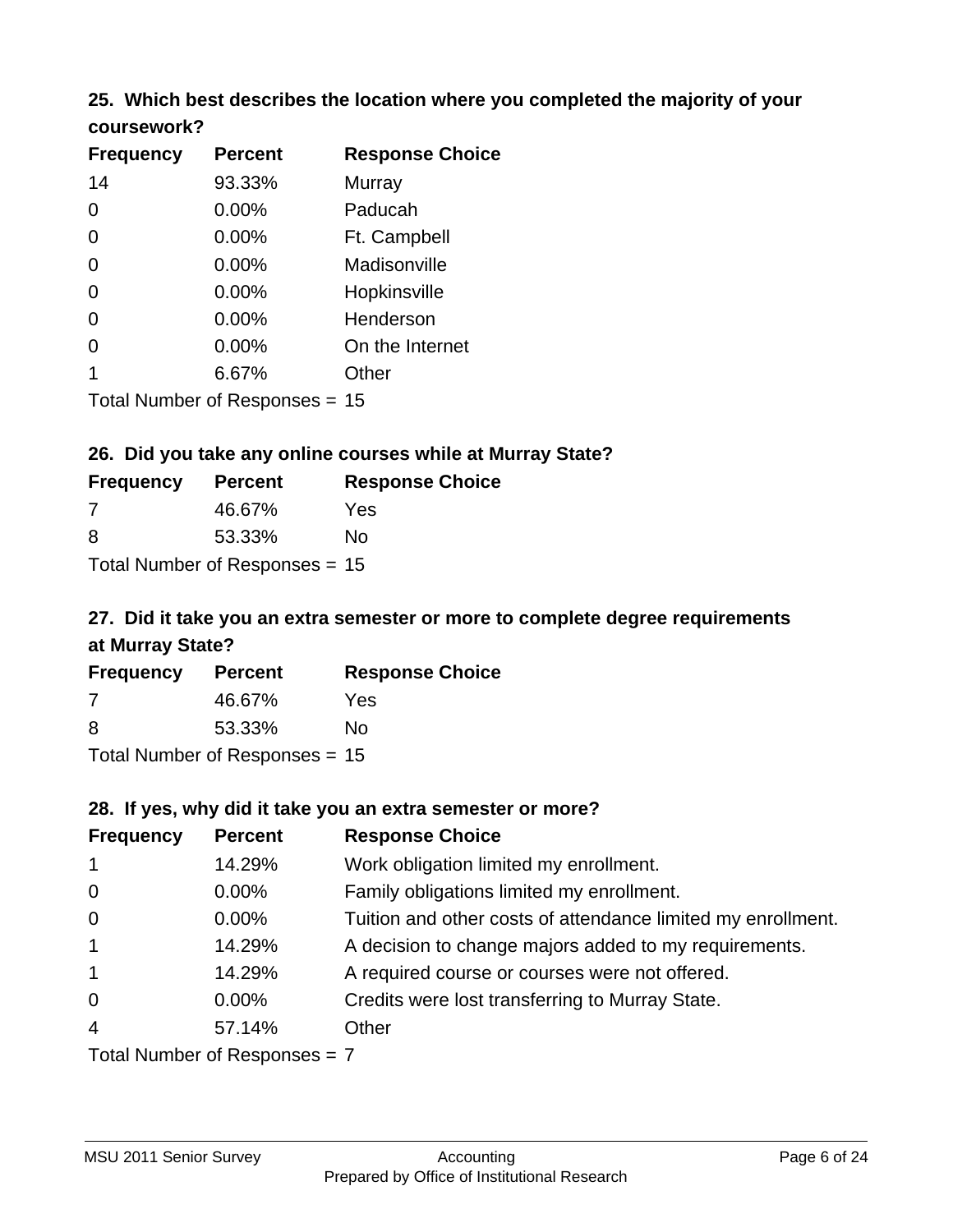### **29. Did you have trouble getting any course(s) you needed while at Murray State?**

| <b>Frequency</b> | <b>Percent</b>                   | <b>Response Choice</b> |
|------------------|----------------------------------|------------------------|
| -5               | 33.33%                           | Yes                    |
| 10               | 66.67%                           | Nο                     |
|                  | Total Number of Responses $= 15$ |                        |

### **30. If yes, why did you have trouble getting the course?**

| <b>Frequency</b> | <b>Percent</b> | <b>Response Choice</b>                                |
|------------------|----------------|-------------------------------------------------------|
| 3                | 60.00%         | Not offered the semester I needed it.                 |
| $\overline{1}$   | 20.00%         | Not offered at hours convenient to my work schedule.  |
| $\overline{1}$   | 20.00%         | Not offered at hours suitable for my school schedule. |
| $\overline{0}$   | $0.00\%$       | All course sections were closed.                      |
| $\overline{0}$   | $0.00\%$       | I was unaware of the prerequisites for the course.    |
|                  |                |                                                       |

Total Number of Responses = 5

### **31. Which statement best describes your experience with off-campus coop/internship?**

| <b>Frequency</b> | <b>Percent</b> | <b>Response Choice</b>             |
|------------------|----------------|------------------------------------|
| 9                | 60.00%         | Cannot judge, I did not have one.  |
| 5                | 33.33%         | My experience was very valuable.   |
| $\Omega$         | $0.00\%$       | My experience was valuable.        |
| -1               | 6.67%          | My experience was of little value. |
| $\Omega$         | 0.00%          | My experience was of no value.     |
|                  |                |                                    |

Total Number of Responses = 15

## **32. Which statement best describes your experience with on-campus faculty-directed research, scholarly, or creative project?**

| <b>Frequency</b> | <b>Percent</b>            | <b>Response Choice</b>             |
|------------------|---------------------------|------------------------------------|
| 13               | 86.67%                    | Cannot judge; I did not have one.  |
| 2                | 13.33%                    | My experience was very valuable.   |
| $\Omega$         | 0.00%                     | My experience was valuable.        |
| $\Omega$         | 0.00%                     | My experience was of little value. |
| $\Omega$         | 0.00%                     | My experience was of no value.     |
|                  | Total Number of Despenses |                                    |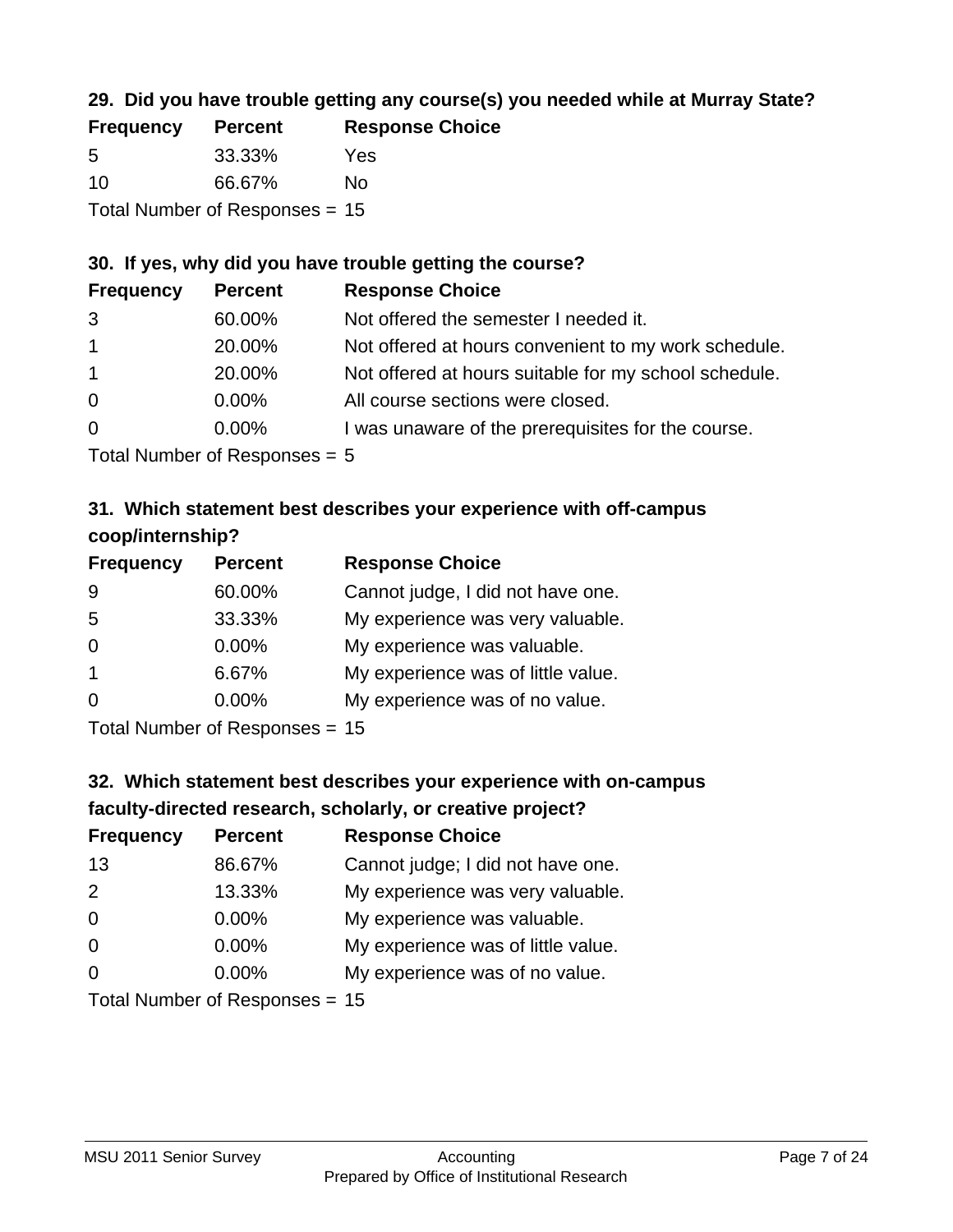### **33. Which statement best describes your experience with academic advising in your major/area?**

| $\cdots$ your mapproved. |                |                                                       |
|--------------------------|----------------|-------------------------------------------------------|
| <b>Frequency</b>         | <b>Percent</b> | <b>Response Choice</b>                                |
| 0                        | $0.00\%$       | Cannot judge; I did not make use of the opportunity.  |
| 13                       | 86.67%         | I was satisfied with information my adviser provided. |
| 2                        | 13.33%         | Advice was inaccurate, incomplete, or misleading.     |
| $\Omega$                 | $0.00\%$       | My adviser was not available.                         |
|                          |                |                                                       |

Total Number of Responses = 15

### **For questions 34-48, indicate the extent to which you were satisfied.**

| 34. Class size relative to type of course |  |  |  |  |  |  |  |  |
|-------------------------------------------|--|--|--|--|--|--|--|--|
|-------------------------------------------|--|--|--|--|--|--|--|--|

| <b>Frequency</b> | <b>Percent</b>                  | <b>Response Choice</b> |
|------------------|---------------------------------|------------------------|
| -9               | 60.00%                          | Very satisfied         |
| 6                | 40.00%                          | Satisfied              |
| $\Omega$         | $0.00\%$                        | <b>Dissatisfied</b>    |
| $\Omega$         | 0.00%                           | Very dissatisfied      |
|                  | Total Number of Responses $-15$ |                        |

Total Number of Responses = 15

### **35. Out-of-class availability of faculty**

| <b>Frequency</b> | <b>Percent</b>                   | <b>Response Choice</b> |
|------------------|----------------------------------|------------------------|
| 5                | 33.33%                           | Very satisfied         |
| 10               | 66.67%                           | Satisfied              |
| $\Omega$         | $0.00\%$                         | <b>Dissatisfied</b>    |
| $\Omega$         | $0.00\%$                         | Very dissatisfied      |
|                  | $Total Number of Doepopose = 45$ |                        |

Total Number of Responses = 15

## **36. Effectiveness of your high school preparation for college work**

| <b>Frequency</b> | <b>Percent</b>                 | <b>Response Choice</b> |
|------------------|--------------------------------|------------------------|
| 3                | 20.00%                         | Very satisfied         |
| 9                | 60.00%                         | Satisfied              |
| 3                | 20.00%                         | <b>Dissatisfied</b>    |
| $\Omega$         | $0.00\%$                       | Very dissatisfied      |
|                  | Total Number of Responses = 15 |                        |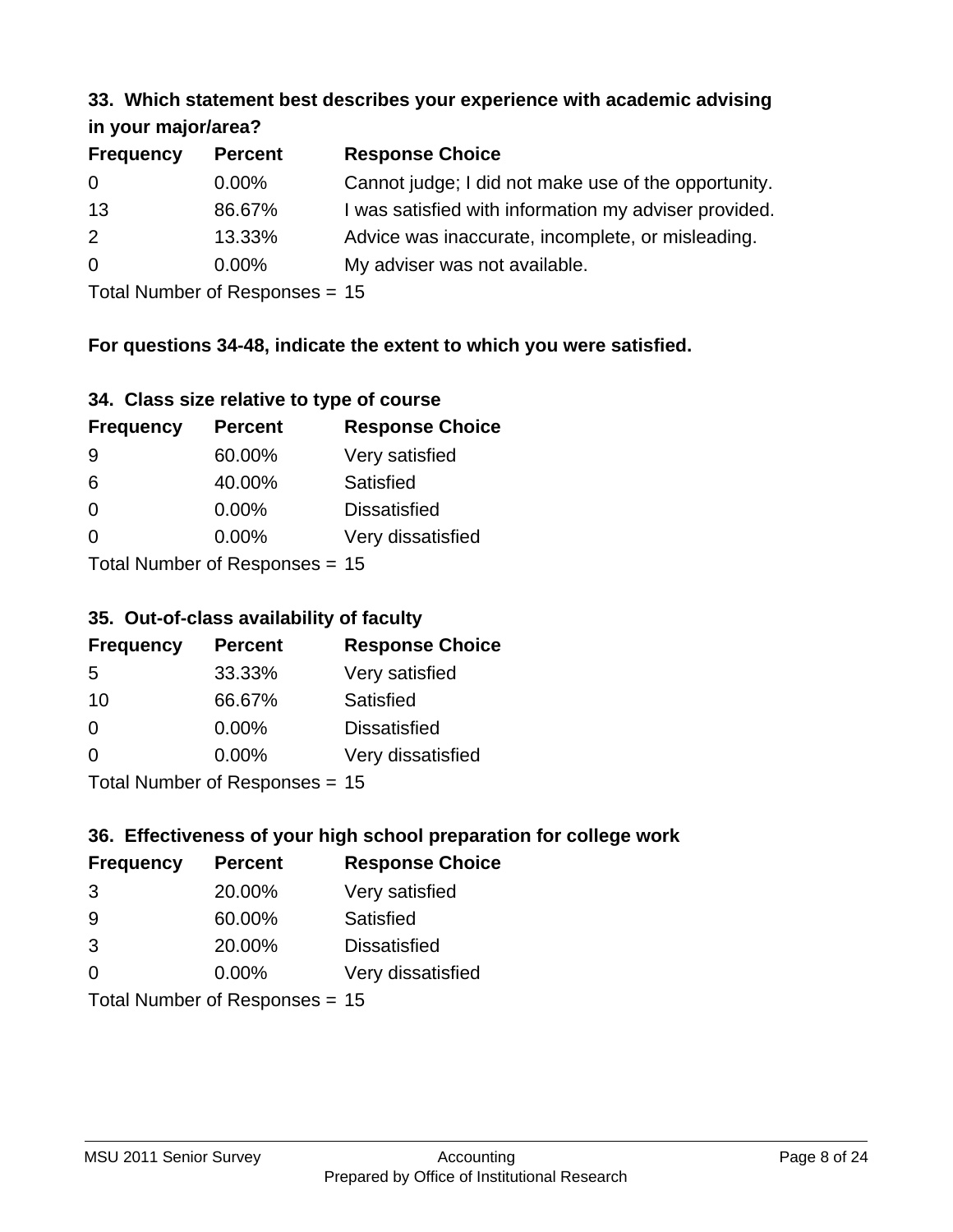### **37. Fairness of faculty in their treatment of individual students**

| <b>Frequency</b> | <b>Percent</b> | <b>Response Choice</b> |
|------------------|----------------|------------------------|
| $\mathcal{P}$    | 13.33%         | Very satisfied         |
| 12               | 80.00%         | Satisfied              |
|                  | 6.67%          | <b>Dissatisfied</b>    |
| $\Omega$         | 0.00%          | Very dissatisfied      |
|                  |                |                        |

Total Number of Responses = 15

### **38. Overall quality of instruction at Murray State**

| <b>Frequency</b> | <b>Percent</b> | <b>Response Choice</b> |
|------------------|----------------|------------------------|
| 2                | 13.33%         | Very satisfied         |
| 13               | 86.67%         | Satisfied              |
| $\Omega$         | 0.00%          | <b>Dissatisfied</b>    |
| $\Omega$         | 0.00%          | Very dissatisfied      |
|                  |                |                        |

Total Number of Responses = 15

### **39. Quality of instruction in University Studies (General Education) courses**

| <b>Frequency</b> | <b>Percent</b>            | <b>Response Choice</b> |
|------------------|---------------------------|------------------------|
| 1                | 6.67%                     | Very satisfied         |
| 13               | 86.67%                    | Satisfied              |
| -1               | 6.67%                     | <b>Dissatisfied</b>    |
| $\Omega$         | 0.00%                     | Very dissatisfied      |
|                  | Total Number of Deepensee |                        |

Total Number of Responses = 15

### **40. Quality of instruction in your major**

| <b>Frequency</b> | <b>Percent</b>                 | <b>Response Choice</b> |
|------------------|--------------------------------|------------------------|
| 9                | 60.00%                         | Very satisfied         |
| 6                | 40.00%                         | Satisfied              |
| $\Omega$         | $0.00\%$                       | <b>Dissatisfied</b>    |
| $\Omega$         | $0.00\%$                       | Very dissatisfied      |
|                  | Total Number of Responses = 15 |                        |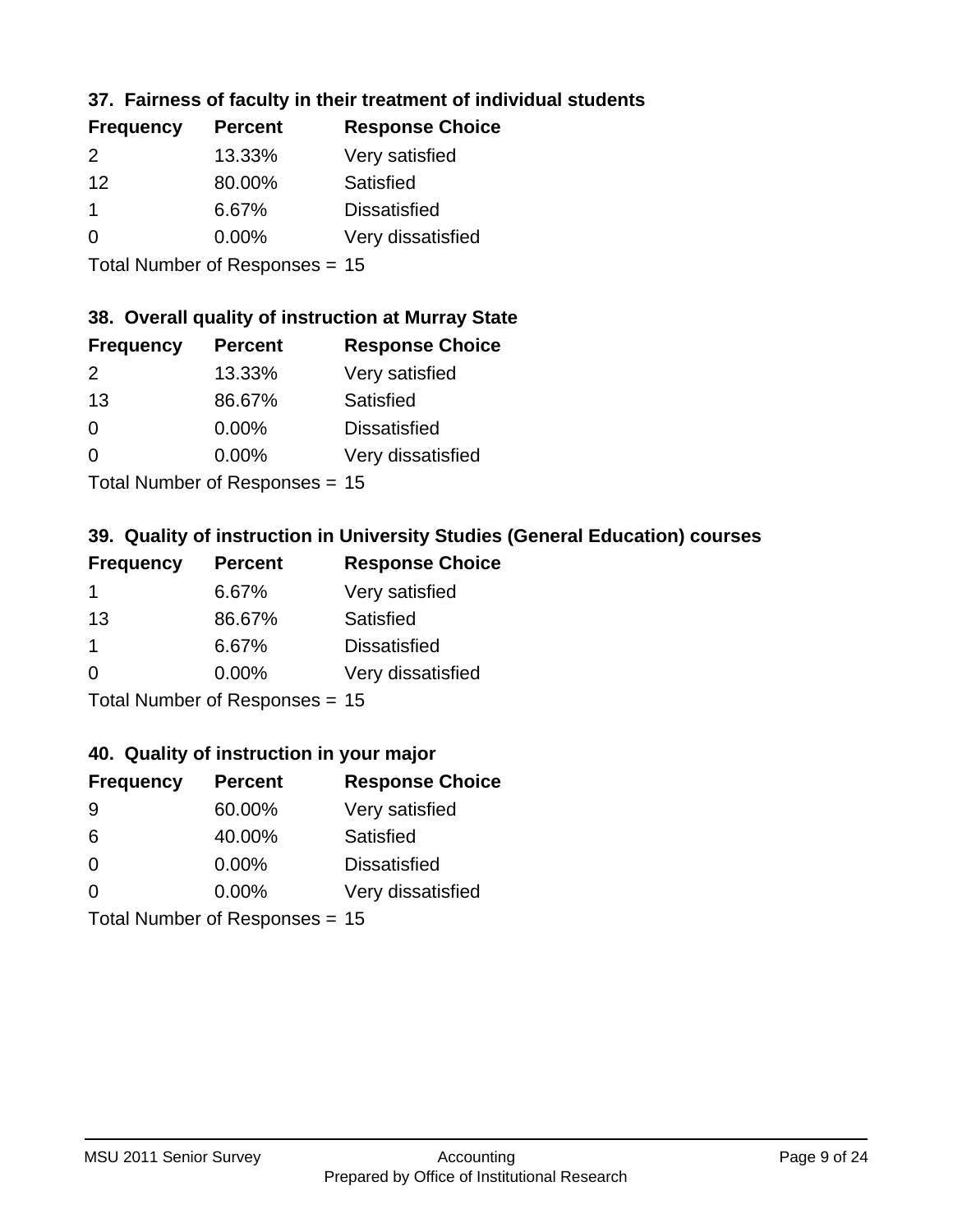### **41. Clarity of program objectives in your major**

| <b>Frequency</b> | <b>Percent</b> | <b>Response Choice</b> |
|------------------|----------------|------------------------|
| .5               | 33.33%         | Very satisfied         |
| 10               | 66.67%         | Satisfied              |
| $\Omega$         | 0.00%          | <b>Dissatisfied</b>    |
| $\Omega$         | 0.00%          | Very dissatisfied      |
|                  |                |                        |

Total Number of Responses = 15

### **42. Intellectual challenge of the academic program**

| <b>Frequency</b> | <b>Percent</b> | <b>Response Choice</b> |
|------------------|----------------|------------------------|
| 8                | 53.33%         | Very satisfied         |
| 7                | 46.67%         | Satisfied              |
| $\Omega$         | $0.00\%$       | <b>Dissatisfied</b>    |
| $\Omega$         | 0.00%          | Very dissatisfied      |
|                  |                |                        |

Total Number of Responses = 15

## **43. Encouragement and information from your major department for employment after graduation**

| <b>Frequency</b> | <b>Percent</b>              | <b>Response Choice</b> |
|------------------|-----------------------------|------------------------|
| 10               | 66.67%                      | Very satisfied         |
| 5                | 33.33%                      | Satisfied              |
| 0                | $0.00\%$                    | <b>Dissatisfied</b>    |
| $\Omega$         | 0.00%                       | Very dissatisfied      |
|                  | Tatal Massakan af Dagmannar |                        |

Total Number of Responses = 15

## **44. Availability of opportunities to engage in a faculty-mentored research,**

### **scholarly, or creative project in your area of study/interest**

| <b>Frequency</b> | <b>Percent</b> | <b>Response Choice</b> |
|------------------|----------------|------------------------|
| $\mathcal{P}$    | 14.29%         | Very satisfied         |
| 9                | 64.29%         | Satisfied              |
| 3                | 21.43%         | <b>Dissatisfied</b>    |
| $\Omega$         | 0.00%          | Very dissatisfied      |
|                  |                | . .                    |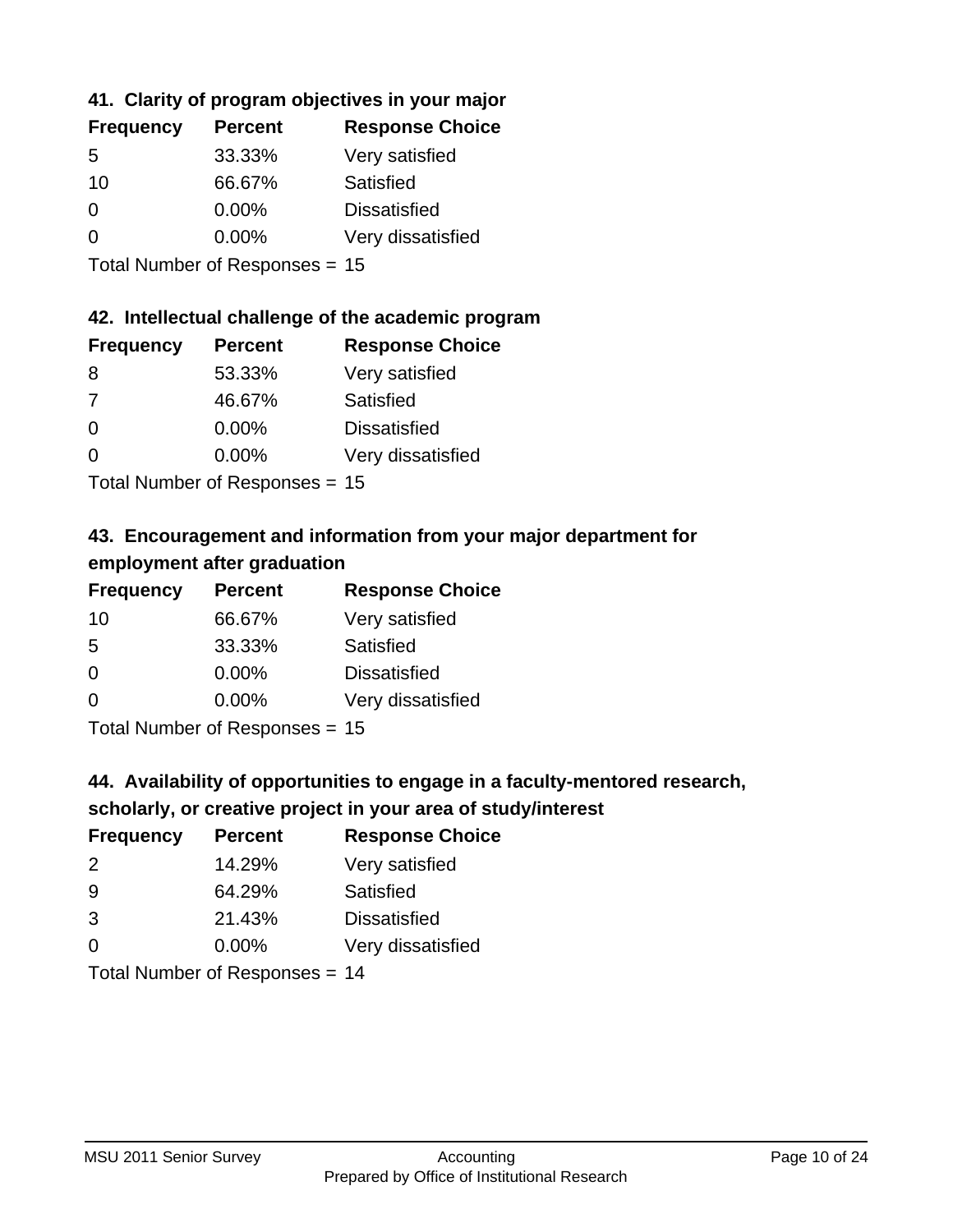### **45. Library hours**

| <b>Frequency</b> | <b>Percent</b> | <b>Response Choice</b> |
|------------------|----------------|------------------------|
| 3                | 20.00%         | Very satisfied         |
| 10               | 66.67%         | Satisfied              |
| $\mathcal{P}$    | 13.33%         | <b>Dissatisfied</b>    |
| 0                | 0.00%          | Very dissatisfied      |
|                  |                |                        |

Total Number of Responses = 15

## **46. Effectiveness of library personnel in meeting your information needs**

| <b>Frequency</b> | <b>Percent</b> | <b>Response Choice</b> |
|------------------|----------------|------------------------|
| $\mathcal{P}$    | 13.33%         | Very satisfied         |
| 13               | 86.67%         | Satisfied              |
| $\Omega$         | 0.00%          | <b>Dissatisfied</b>    |
| $\Omega$         | 0.00%          | Very dissatisfied      |
|                  |                |                        |

Total Number of Responses = 15

### **47. Access to library resources on hand**

| <b>Frequency</b> | <b>Percent</b>                  | <b>Response Choice</b> |
|------------------|---------------------------------|------------------------|
| $\mathcal{P}$    | 13.33%                          | Very satisfied         |
| 12               | 80.00%                          | Satisfied              |
| -1               | 6.67%                           | <b>Dissatisfied</b>    |
| $\Omega$         | $0.00\%$                        | Very dissatisfied      |
|                  | $Total Number of Doonono0 = 4E$ |                        |

Total Number of Responses = 15

### **48. Electronic access to library resources**

| <b>Frequency</b> | <b>Percent</b>            | <b>Response Choice</b> |
|------------------|---------------------------|------------------------|
| 5                | 33.33%                    | Very satisfied         |
| 8                | 53.33%                    | Satisfied              |
| $\mathcal{P}$    | 13.33%                    | <b>Dissatisfied</b>    |
| $\Omega$         | $0.00\%$                  | Very dissatisfied      |
|                  | Total Number of Desponses |                        |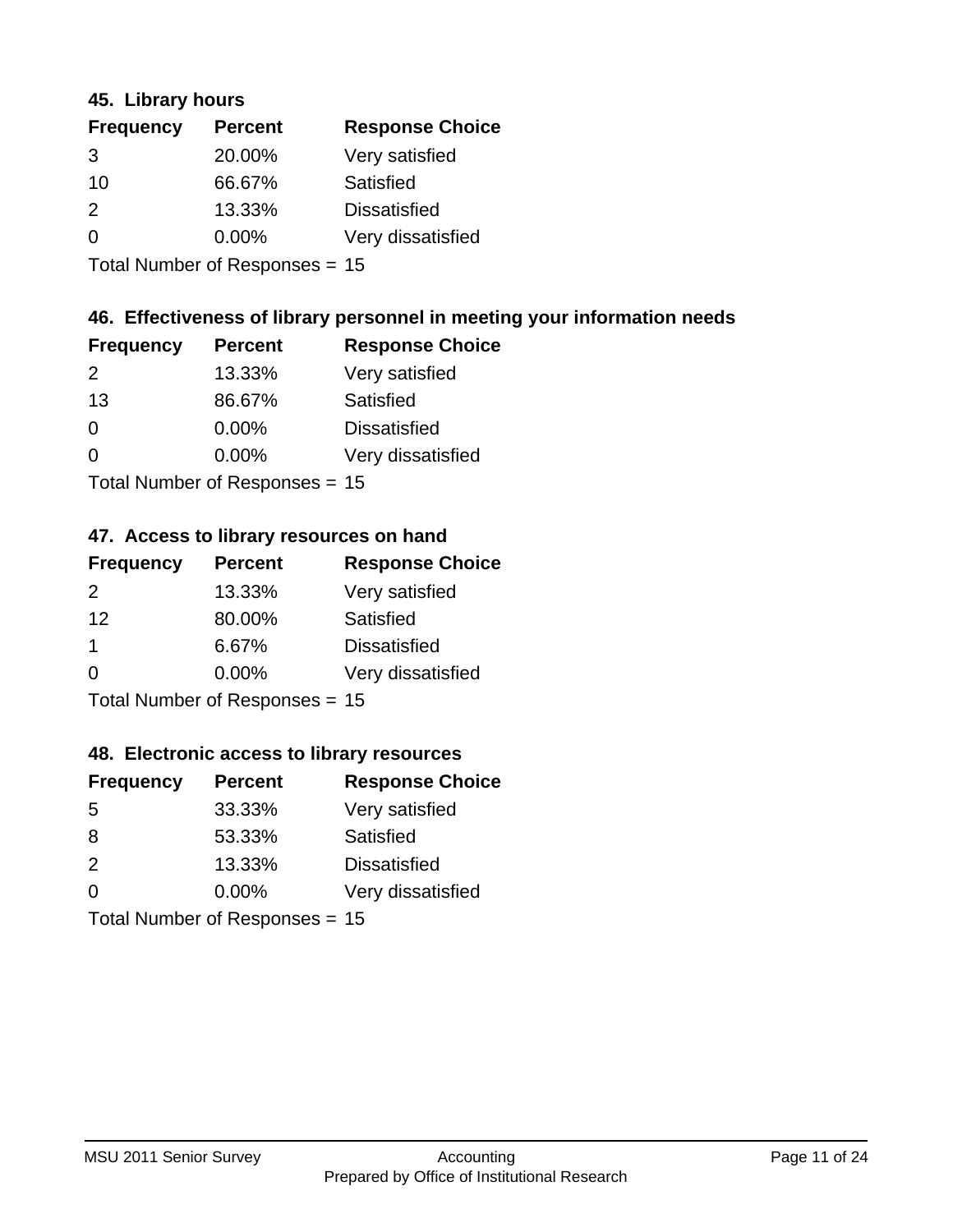**was in helping you achieve these goals. For questions 49-55, please indicate how effective University Studies at MSU** 

### **49. Writing Skills**

| <b>Frequency</b>               | <b>Percent</b> | <b>Response Choice</b> |
|--------------------------------|----------------|------------------------|
| $\mathcal{P}$                  | 14.29%         | Very effective         |
| 11                             | 78.57%         | Effective              |
| $\mathbf 1$                    | 7.14%          | Ineffective            |
| $\Omega$                       | $0.00\%$       | Very ineffective       |
| Total Number of Responses = 14 |                |                        |

### **50. Speaking Skills**

| <b>Frequency</b> | <b>Percent</b>                   | <b>Response Choice</b> |
|------------------|----------------------------------|------------------------|
| 4                | 28.57%                           | Very effective         |
| 9                | 64.29%                           | Effective              |
| -1               | 7.14%                            | Ineffective            |
| $\Omega$         | 0.00%                            | Very ineffective       |
|                  | $Total Number of Doepopose = 11$ |                        |

Total Number of Responses = 14

### **51. Critical Thinking Skills**

| <b>Frequency</b> | <b>Percent</b>           | <b>Response Choice</b> |
|------------------|--------------------------|------------------------|
| 2                | 14.29%                   | Very effective         |
| 12               | 85.71%                   | Effective              |
| $\Omega$         | 0.00%                    | Ineffective            |
| $\Omega$         | 0.00%                    | Very ineffective       |
|                  | Total Number of DoEROR 0 | 1 A                    |

Total Number of Responses = 14

## **52. Computer Technology**

| <b>Frequency</b> | <b>Percent</b>                 | <b>Response Choice</b> |
|------------------|--------------------------------|------------------------|
| 3                | 21.43%                         | Very effective         |
| 10               | 71.43%                         | Effective              |
| $\overline{1}$   | 7.14%                          | Ineffective            |
| $\Omega$         | 0.00%                          | Very ineffective       |
|                  | Total Number of Responses = 14 |                        |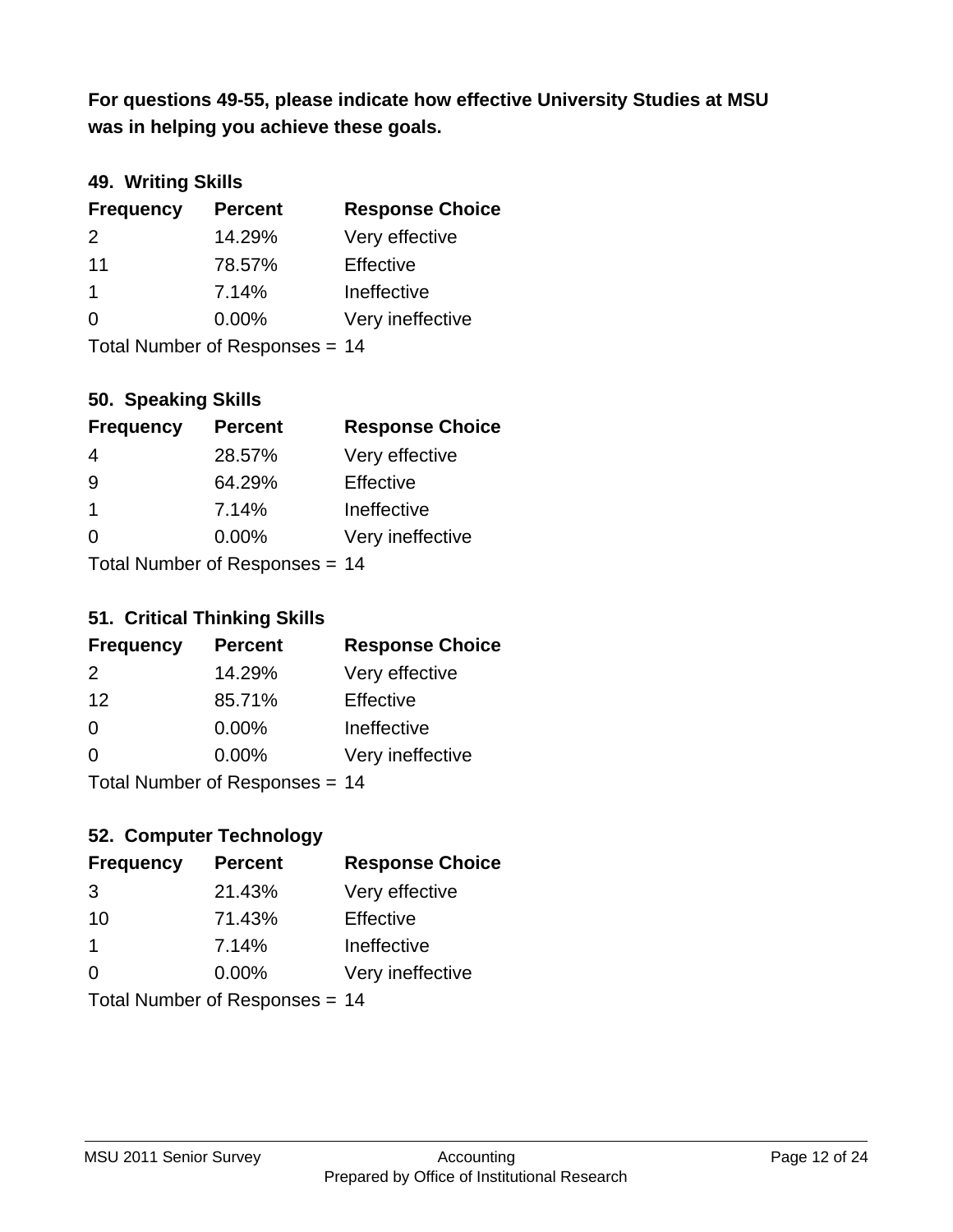### **53. General Knowledge in the liberal arts and sciences**

| <b>Frequency</b> | <b>Percent</b> | <b>Response Choice</b> |
|------------------|----------------|------------------------|
| $\Omega$         | $0.00\%$       | Very effective         |
| 11               | 78.57%         | Effective              |
| $\mathcal{P}$    | 14.29%         | Ineffective            |
|                  | 7.14%          | Very ineffective       |
|                  |                |                        |

Total Number of Responses = 14

### **54. International Perspectives**

| <b>Frequency</b> | <b>Percent</b> | <b>Response Choice</b> |
|------------------|----------------|------------------------|
| $\Omega$         | 0.00%          | Very effective         |
| 8                | 57.14%         | Effective              |
| 6                | 42.86%         | Ineffective            |
| 0                | 0.00%          | Very ineffective       |
|                  |                |                        |

Total Number of Responses = 14

## **55. Stimulation of interest in areas outside your chosen field of study**

| <b>Frequency</b> | <b>Percent</b>                 | <b>Response Choice</b> |
|------------------|--------------------------------|------------------------|
| $\Omega$         | $0.00\%$                       | Very effective         |
| 8                | 57.14%                         | Effective              |
| $\overline{5}$   | 35.71%                         | Ineffective            |
| -1               | 7.14%                          | Very ineffective       |
|                  | Total Number of Responses = 14 |                        |

**For questions 56-83, please indicate how satisfactorily the following met your needs**

### **56. African-American Student Services**

| <b>Frequency</b> | <b>Percent</b>                 | <b>Response Choice</b> |
|------------------|--------------------------------|------------------------|
| 14               | 93.33%                         | Did not use            |
| $\Omega$         | $0.00\%$                       | Very satisfied         |
| $\overline{0}$   | 0.00%                          | Satisfied              |
| $\overline{1}$   | 6.67%                          | <b>Dissatisfied</b>    |
| $\Omega$         | 0.00%                          | Very dissatisfied      |
|                  | Total Number of Responses = 15 |                        |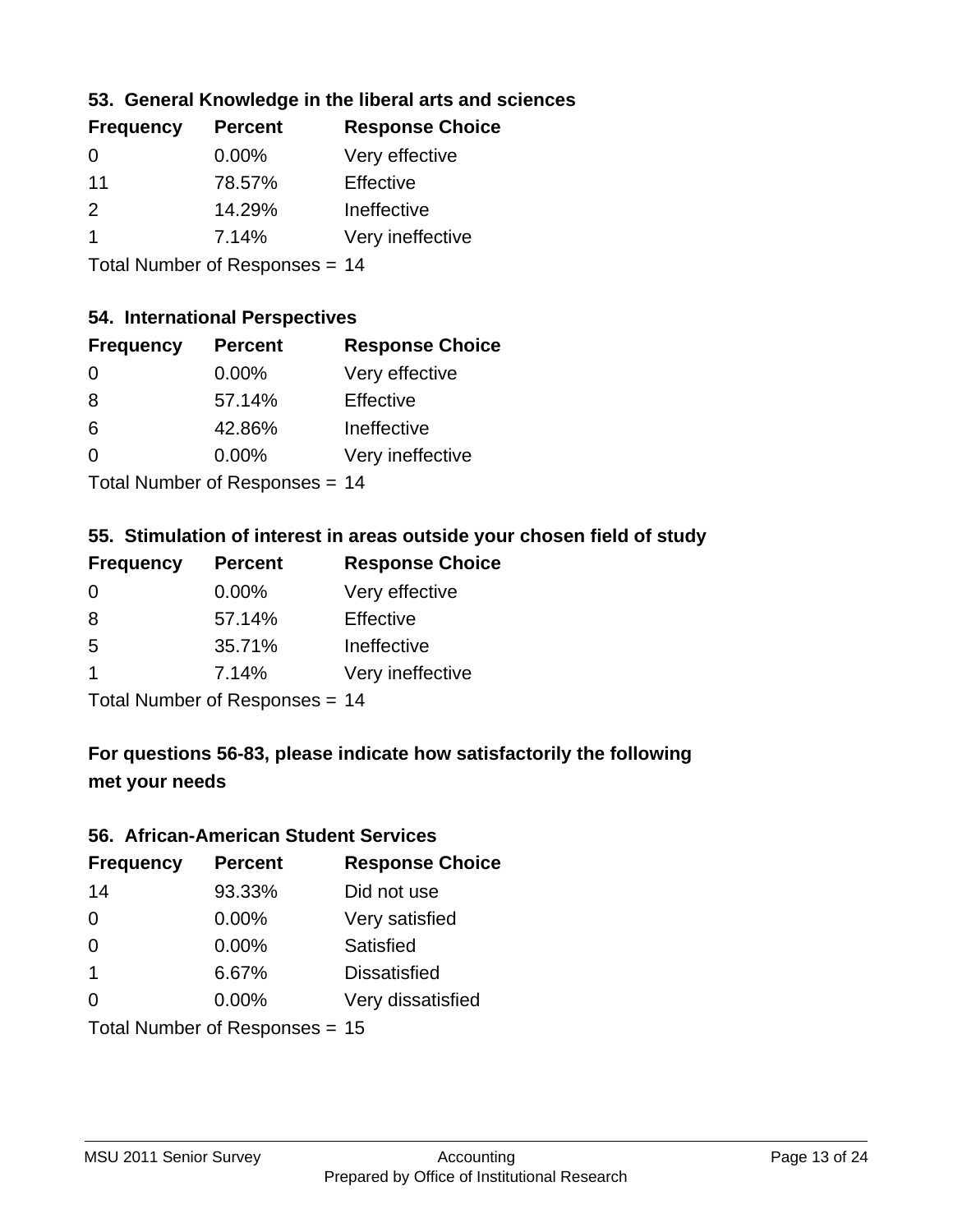### **57. Career Services Office**

| <b>Frequency</b> | <b>Percent</b> | <b>Response Choice</b> |
|------------------|----------------|------------------------|
| $\mathcal{P}$    | 13.33%         | Did not use            |
| 8                | 53.33%         | Very satisfied         |
| 5                | 33.33%         | Satisfied              |
| ∩                | 0.00%          | <b>Dissatisfied</b>    |
|                  | $0.00\%$       | Very dissatisfied      |
|                  |                |                        |

Total Number of Responses = 15

### **58. Counseling and Testing Center**

| <b>Frequency</b> | <b>Percent</b>             | <b>Response Choice</b> |
|------------------|----------------------------|------------------------|
| 11               | 73.33%                     | Did not use            |
| 1                | 6.67%                      | Very satisfied         |
| 2                | 13.33%                     | Satisfied              |
| 1                | 6.67%                      | <b>Dissatisfied</b>    |
| 0                | 0.00%                      | Very dissatisfied      |
|                  | Total Number of Deepersoon |                        |

Total Number of Responses = 15

### **59. Cultural programming and activities**

| <b>Frequency</b> | <b>Percent</b>                 | <b>Response Choice</b> |
|------------------|--------------------------------|------------------------|
| 14               | 93.33%                         | Did not use            |
| 0                | 0.00%                          | Very satisfied         |
| -1               | 6.67%                          | Satisfied              |
| $\Omega$         | 0.00%                          | <b>Dissatisfied</b>    |
| $\Omega$         | $0.00\%$                       | Very dissatisfied      |
|                  | Total Number of Responses = 15 |                        |

### **60. E-study courses**

| <b>Frequency</b> | <b>Percent</b>                 | <b>Response Choice</b> |
|------------------|--------------------------------|------------------------|
| 7                | 46.67%                         | Did not use            |
| 3                | 20.00%                         | Very satisfied         |
| 5                | 33.33%                         | Satisfied              |
| $\Omega$         | 0.00%                          | <b>Dissatisfied</b>    |
| $\Omega$         | $0.00\%$                       | Very dissatisfied      |
|                  | Total Number of Responses = 15 |                        |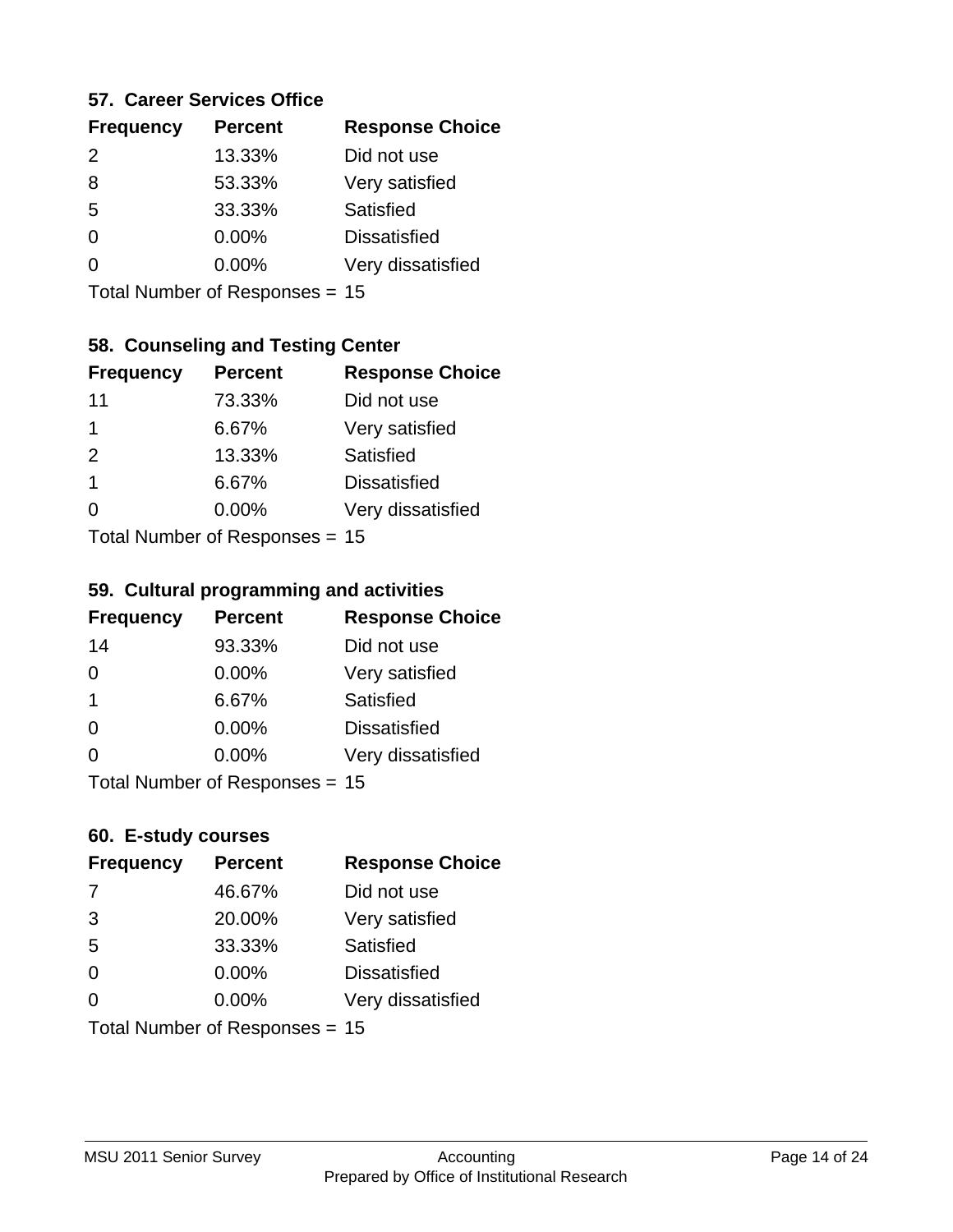### **61. Food Services**

| <b>Percent</b> | <b>Response Choice</b> |
|----------------|------------------------|
| 26.67%         | Did not use            |
| 13.33%         | Very satisfied         |
| 26.67%         | Satisfied              |
| 26.67%         | <b>Dissatisfied</b>    |
| 6.67%          | Very dissatisfied      |
|                |                        |

Total Number of Responses = 15

### **62. Greek life and activities**

| <b>Frequency</b>               | <b>Percent</b> | <b>Response Choice</b> |
|--------------------------------|----------------|------------------------|
| 10                             | 66.67%         | Did not use            |
| 3                              | 20.00%         | Very satisfied         |
| 2                              | 13.33%         | Satisfied              |
| $\Omega$                       | 0.00%          | <b>Dissatisfied</b>    |
| O                              | 0.00%          | Very dissatisfied      |
| Total Number of Responses = 15 |                |                        |

**63. Health Services**

| <b>Frequency</b>                | <b>Percent</b> | <b>Response Choice</b> |
|---------------------------------|----------------|------------------------|
| 8                               | 53.33%         | Did not use            |
| $\Omega$                        | $0.00\%$       | Very satisfied         |
| 7                               | 46.67%         | Satisfied              |
| $\Omega$                        | 0.00%          | <b>Dissatisfied</b>    |
| $\Omega$                        | 0.00%          | Very dissatisfied      |
| $Total$ Number of Despasses $-$ |                |                        |

Total Number of Responses = 15

### **64. Honor Societies/Departmental Clubs/Special Interest Organizations**

| <b>Frequency</b>               | <b>Percent</b> | <b>Response Choice</b> |
|--------------------------------|----------------|------------------------|
| 5                              | 33.33%         | Did not use            |
| 6                              | 40.00%         | Very satisfied         |
| $\overline{4}$                 | 26.67%         | Satisfied              |
| $\Omega$                       | 0.00%          | <b>Dissatisfied</b>    |
| $\Omega$                       | 0.00%          | Very dissatisfied      |
| Total Number of Responses = 15 |                |                        |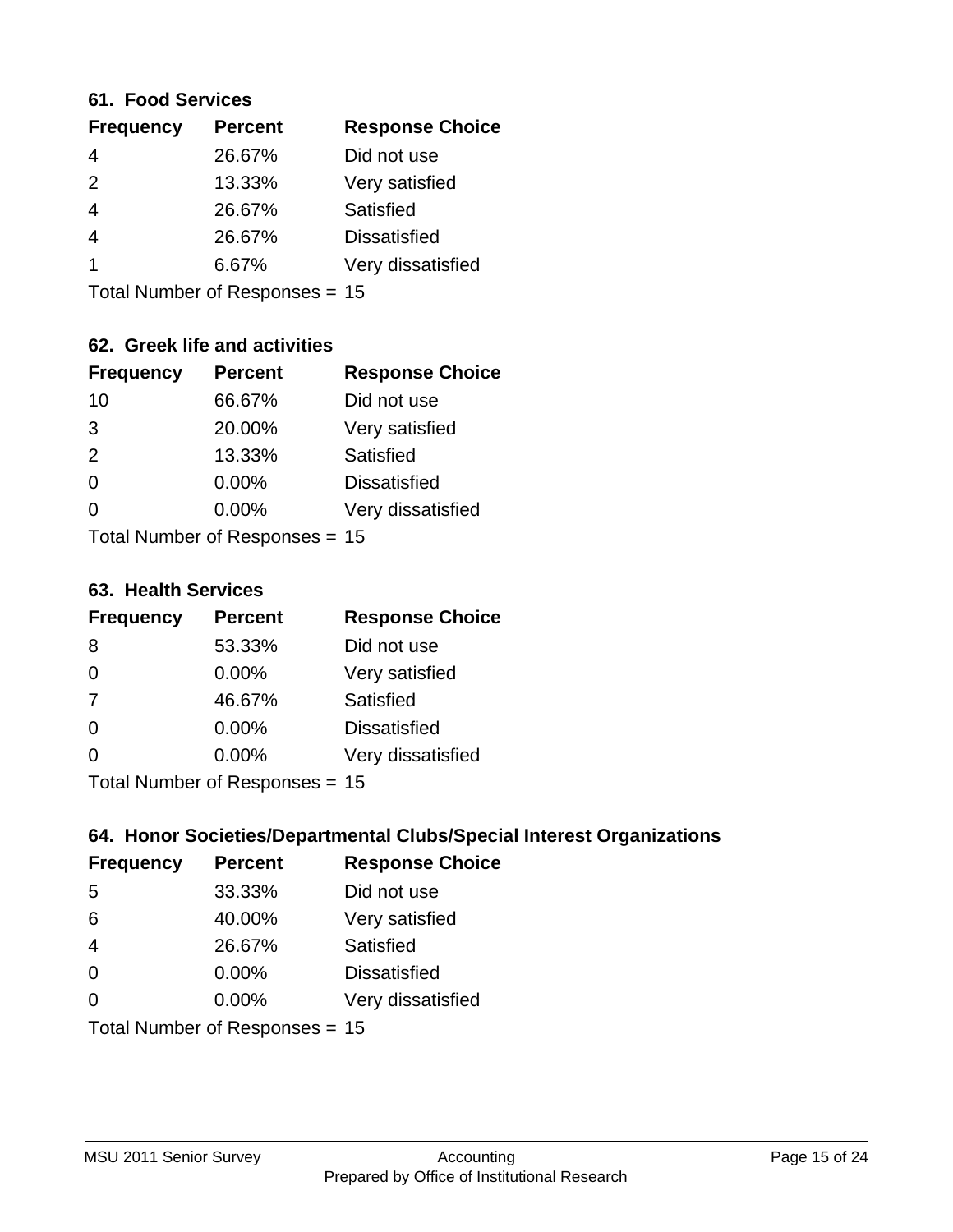### **65. International Programs and activities**

| <b>Frequency</b> | <b>Percent</b> | <b>Response Choice</b> |
|------------------|----------------|------------------------|
| 14               | 93.33%         | Did not use            |
| 0                | 0.00%          | Very satisfied         |
| 1                | 6.67%          | Satisfied              |
| O                | $0.00\%$       | <b>Dissatisfied</b>    |
|                  | $0.00\%$       | Very dissatisfied      |
|                  |                |                        |

Total Number of Responses = 15

### **66. International student support services**

| <b>Frequency</b>          | <b>Percent</b> | <b>Response Choice</b> |
|---------------------------|----------------|------------------------|
| 14                        | 93.33%         | Did not use            |
| $\Omega$                  | 0.00%          | Very satisfied         |
| $\mathbf 1$               | 6.67%          | <b>Satisfied</b>       |
| $\Omega$                  | 0.00%          | <b>Dissatisfied</b>    |
| ∩                         | 0.00%          | Very dissatisfied      |
| Total Number of Desponses |                |                        |

Total Number of Responses = 15

### **67. Intramural Sports and Recreation**

| <b>Frequency</b>                | <b>Percent</b> | <b>Response Choice</b> |
|---------------------------------|----------------|------------------------|
| 10                              | 66.67%         | Did not use            |
| 2                               | 13.33%         | Very satisfied         |
| 2                               | 13.33%         | Satisfied              |
| -1                              | 6.67%          | <b>Dissatisfied</b>    |
| $\Omega$                        | 0.00%          | Very dissatisfied      |
| $Total Number of Denonose = 45$ |                |                        |

I otal Number of Responses = 15

### **68. Lowry Center/Community College**

| <b>Frequency</b> | <b>Percent</b>                 | <b>Response Choice</b> |
|------------------|--------------------------------|------------------------|
| 15               | 100.00%                        | Did not use            |
| $\Omega$         | 0.00%                          | Very satisfied         |
| $\Omega$         | 0.00%                          | Satisfied              |
| $\Omega$         | $0.00\%$                       | <b>Dissatisfied</b>    |
| $\Omega$         | $0.00\%$                       | Very dissatisfied      |
|                  | Total Number of Responses = 15 |                        |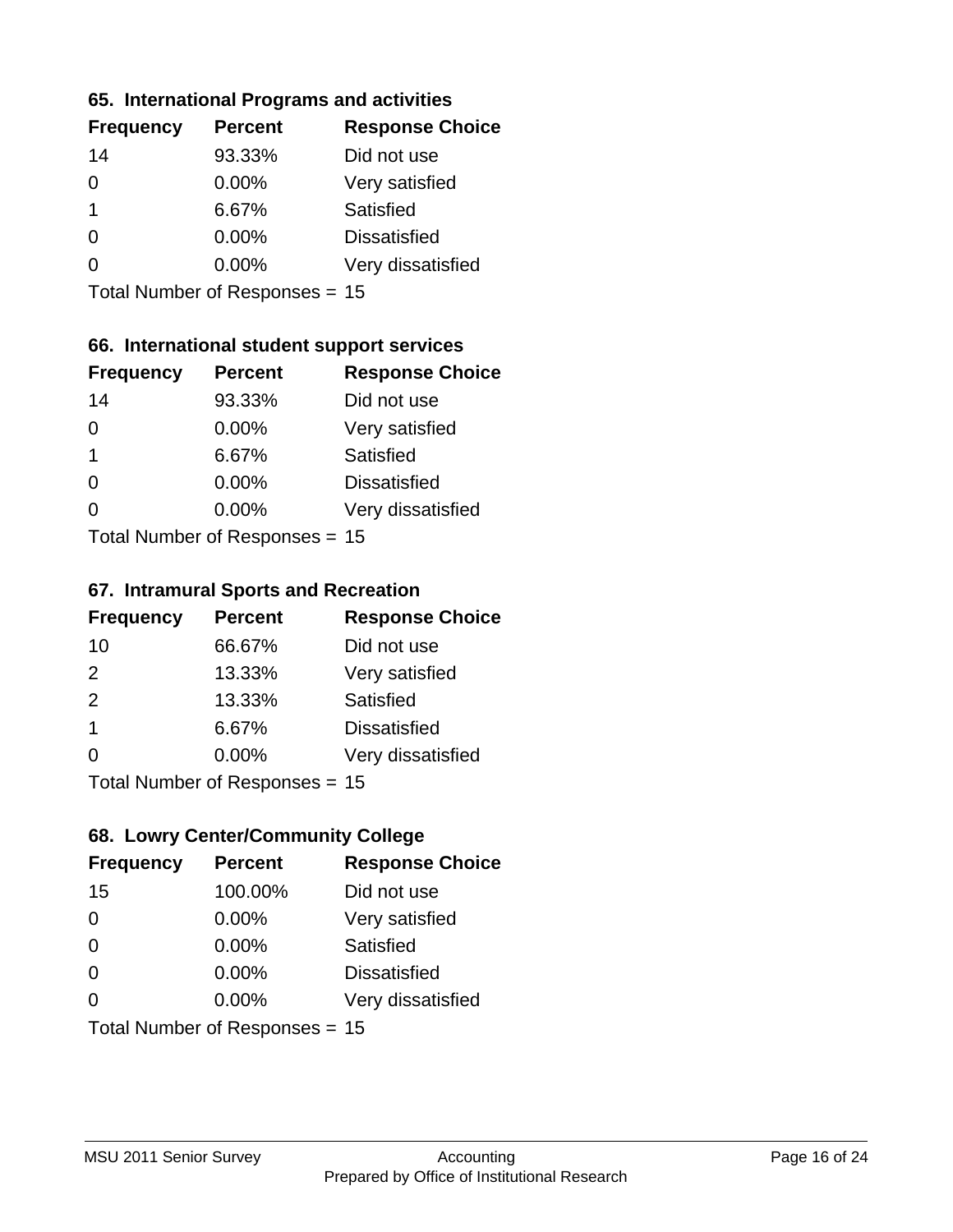### **69. Library**

| <b>Frequency</b> | <b>Percent</b> | <b>Response Choice</b> |
|------------------|----------------|------------------------|
| 0                | 0.00%          | Did not use            |
| 5                | 33.33%         | Very satisfied         |
| 9                | 60.00%         | Satisfied              |
|                  | 6.67%          | <b>Dissatisfied</b>    |
| O                | $0.00\%$       | Very dissatisfied      |
|                  |                |                        |

Total Number of Responses = 15

## **70. MAP Report**

| <b>Frequency</b>               | <b>Percent</b> | <b>Response Choice</b> |
|--------------------------------|----------------|------------------------|
| 1                              | 6.67%          | Did not use            |
| 3                              | 20.00%         | Very satisfied         |
| 8                              | 53.33%         | Satisfied              |
| 2                              | 13.33%         | <b>Dissatisfied</b>    |
| 1                              | 6.67%          | Very dissatisfied      |
| Total Number of Responses = 15 |                |                        |

### **71. MSU Web site**

| <b>Frequency</b>                 | <b>Percent</b> | <b>Response Choice</b> |
|----------------------------------|----------------|------------------------|
| $\Omega$                         | $0.00\%$       | Did not use            |
| 8                                | 53.33%         | Very satisfied         |
| 7                                | 46.67%         | Satisfied              |
| $\Omega$                         | 0.00%          | <b>Dissatisfied</b>    |
| $\Omega$                         | 0.00%          | Very dissatisfied      |
| Total Number of Responses $= 15$ |                |                        |

### **72. NCAA Sports**

| <b>Frequency</b>               | <b>Percent</b> | <b>Response Choice</b> |
|--------------------------------|----------------|------------------------|
| 8                              | 53.33%         | Did not use            |
| 2                              | 13.33%         | Very satisfied         |
| 5                              | 33.33%         | Satisfied              |
| $\Omega$                       | 0.00%          | <b>Dissatisfied</b>    |
| $\Omega$                       | $0.00\%$       | Very dissatisfied      |
| Total Number of Responses = 15 |                |                        |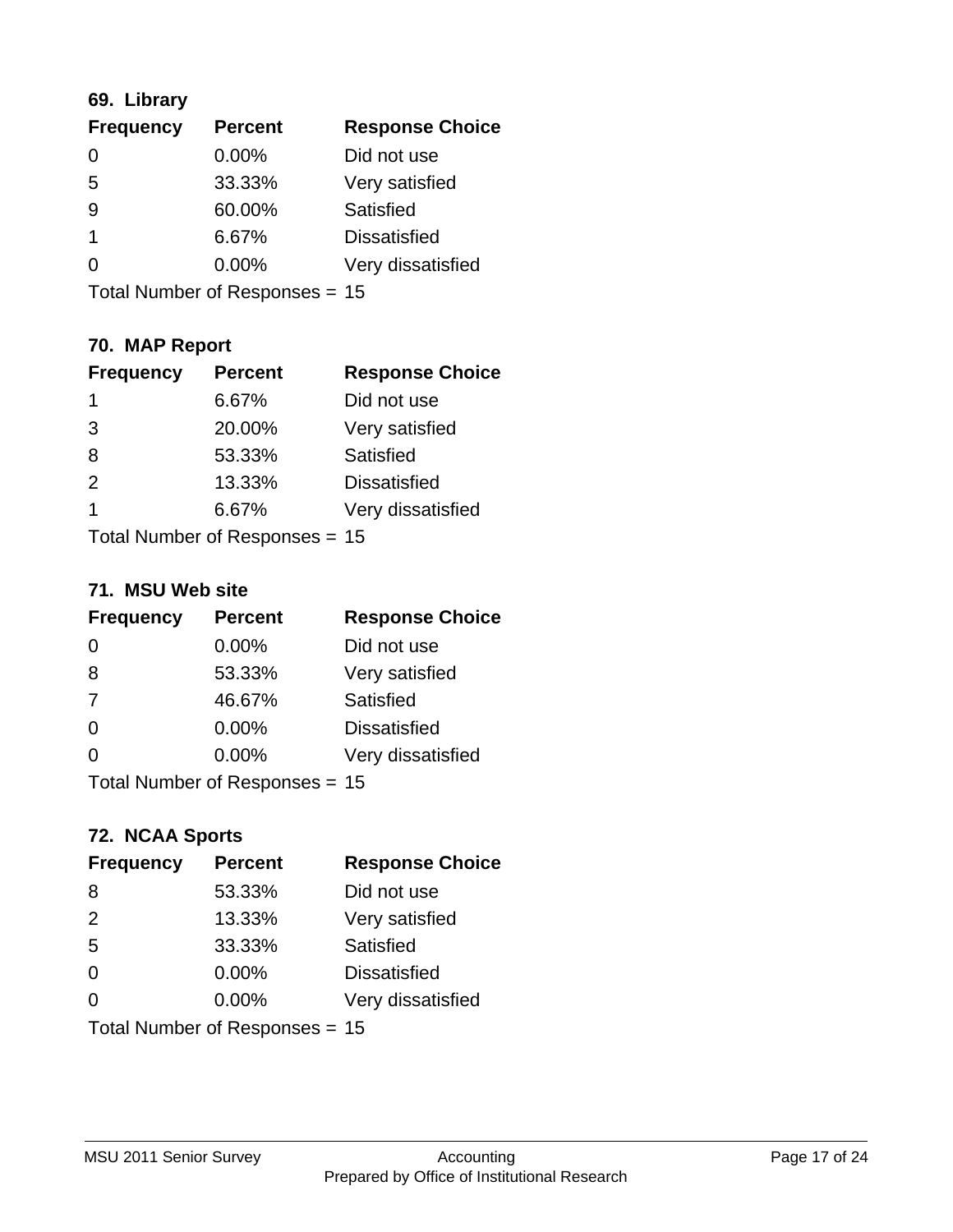### **73. Online courses that are not e-study**

| <b>Percent</b> | <b>Response Choice</b> |
|----------------|------------------------|
| 78.57%         | Did not use            |
| 7.14%          | Very satisfied         |
| 14.29%         | Satisfied              |
| $0.00\%$       | <b>Dissatisfied</b>    |
| $0.00\%$       | Very dissatisfied      |
|                |                        |

Total Number of Responses = 14

## **74. Racer Touch Registration**

| <b>Frequency</b>          | <b>Percent</b> | <b>Response Choice</b> |
|---------------------------|----------------|------------------------|
| $\Omega$                  | 0.00%          | Did not use            |
| 2                         | 13.33%         | Very satisfied         |
| 6                         | 40.00%         | <b>Satisfied</b>       |
| 2                         | 13.33%         | <b>Dissatisfied</b>    |
| 5                         | 33.33%         | Very dissatisfied      |
| Total Number of Desponses |                |                        |

Total Number of Responses = 15

### **75. Residential College programming and activities**

| <b>Frequency</b>        | <b>Percent</b>            | <b>Response Choice</b> |
|-------------------------|---------------------------|------------------------|
| 6                       | 40.00%                    | Did not use            |
| $\overline{\mathbf{1}}$ | 6.67%                     | Very satisfied         |
| 7                       | 46.67%                    | Satisfied              |
| -1                      | 6.67%                     | <b>Dissatisfied</b>    |
| $\Omega$                | 0.00%                     | Very dissatisfied      |
|                         | Total Number of DoEROR 0. |                        |

Total Number of Responses = 15

### **76. Scholarships/grants/student employment**

| <b>Frequency</b> | <b>Percent</b>                 | <b>Response Choice</b> |
|------------------|--------------------------------|------------------------|
| 2                | 13.33%                         | Did not use            |
| 5                | 33.33%                         | Very satisfied         |
| $\overline{4}$   | 26.67%                         | Satisfied              |
| $\overline{4}$   | 26.67%                         | <b>Dissatisfied</b>    |
| $\Omega$         | 0.00%                          | Very dissatisfied      |
|                  | Total Number of Responses = 15 |                        |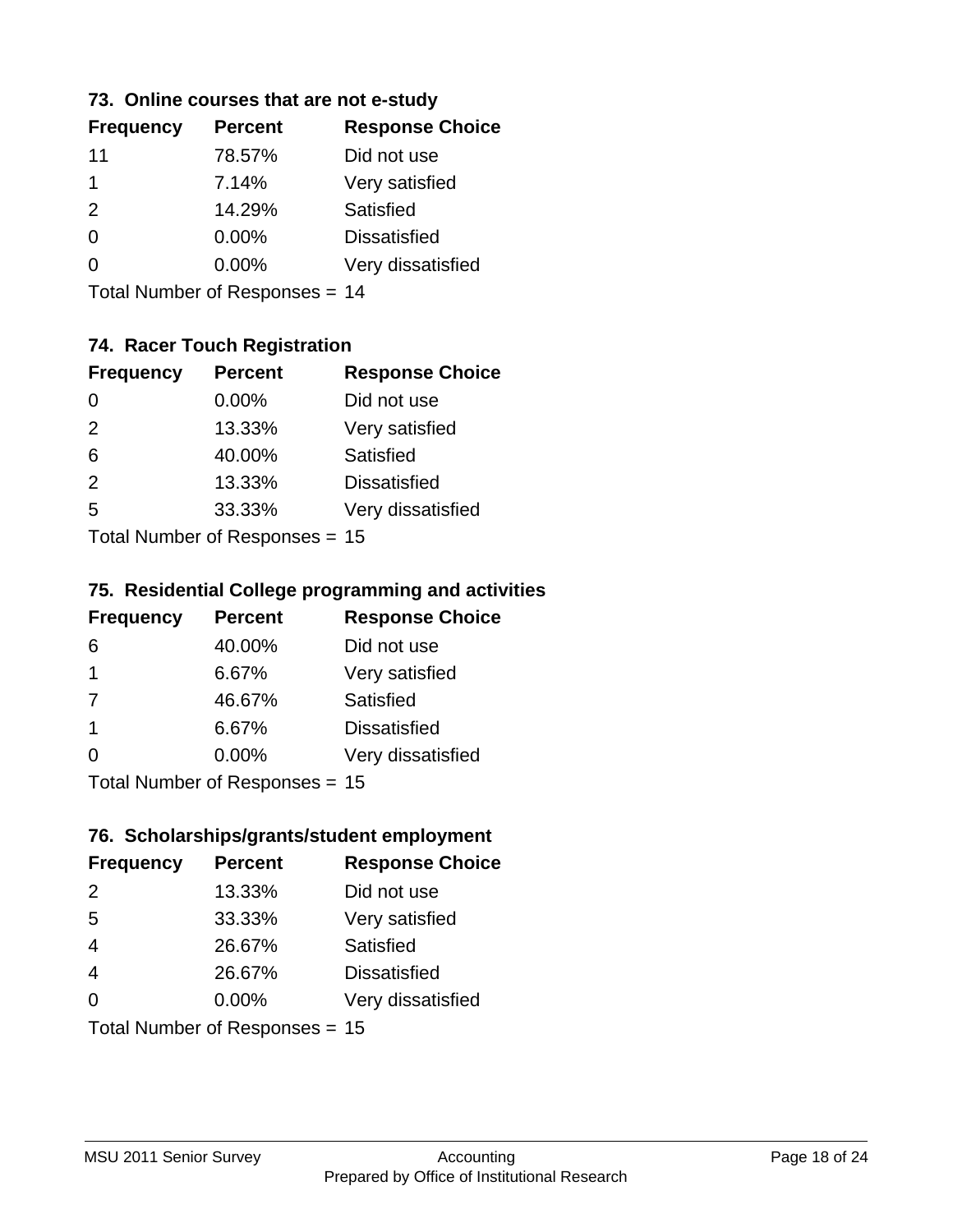### **77. Security Services**

| <b>Frequency</b> | <b>Percent</b> | <b>Response Choice</b> |
|------------------|----------------|------------------------|
| 10               | 66.67%         | Did not use            |
|                  | 6.67%          | Very satisfied         |
| 4                | 26.67%         | Satisfied              |
| 0                | $0.00\%$       | <b>Dissatisfied</b>    |
| O                | $0.00\%$       | Very dissatisfied      |
|                  |                |                        |

Total Number of Responses = 15

### **78. Services for non-traditional students**

| <b>Frequency</b>          | <b>Percent</b> | <b>Response Choice</b> |
|---------------------------|----------------|------------------------|
| 14                        | 93.33%         | Did not use            |
| 0                         | 0.00%          | Very satisfied         |
| $\Omega$                  | $0.00\%$       | Satisfied              |
| $\mathbf 1$               | 6.67%          | <b>Dissatisfied</b>    |
| ∩                         | 0.00%          | Very dissatisfied      |
| Total Number of Desponses |                |                        |

Total Number of Responses = 15

### **79. Student Support Services (Trio)**

| <b>Frequency</b> | <b>Percent</b>                  | <b>Response Choice</b> |
|------------------|---------------------------------|------------------------|
| 15               | 100.00%                         | Did not use            |
| $\Omega$         | $0.00\%$                        | Very satisfied         |
| $\Omega$         | $0.00\%$                        | Satisfied              |
| $\Omega$         | $0.00\%$                        | <b>Dissatisfied</b>    |
| $\Omega$         | $0.00\%$                        | Very dissatisfied      |
|                  | $Total Number of Denonose = 45$ |                        |

I otal Number of Responses = 15

### **80. Student PIN System**

| <b>Frequency</b>               | <b>Percent</b> | <b>Response Choice</b> |
|--------------------------------|----------------|------------------------|
| $\Omega$                       | 0.00%          | Did not use            |
| 5                              | 33.33%         | Very satisfied         |
| 8                              | 53.33%         | Satisfied              |
| 2                              | 13.33%         | <b>Dissatisfied</b>    |
| 0                              | 0.00%          | Very dissatisfied      |
| Total Number of Responses = 15 |                |                        |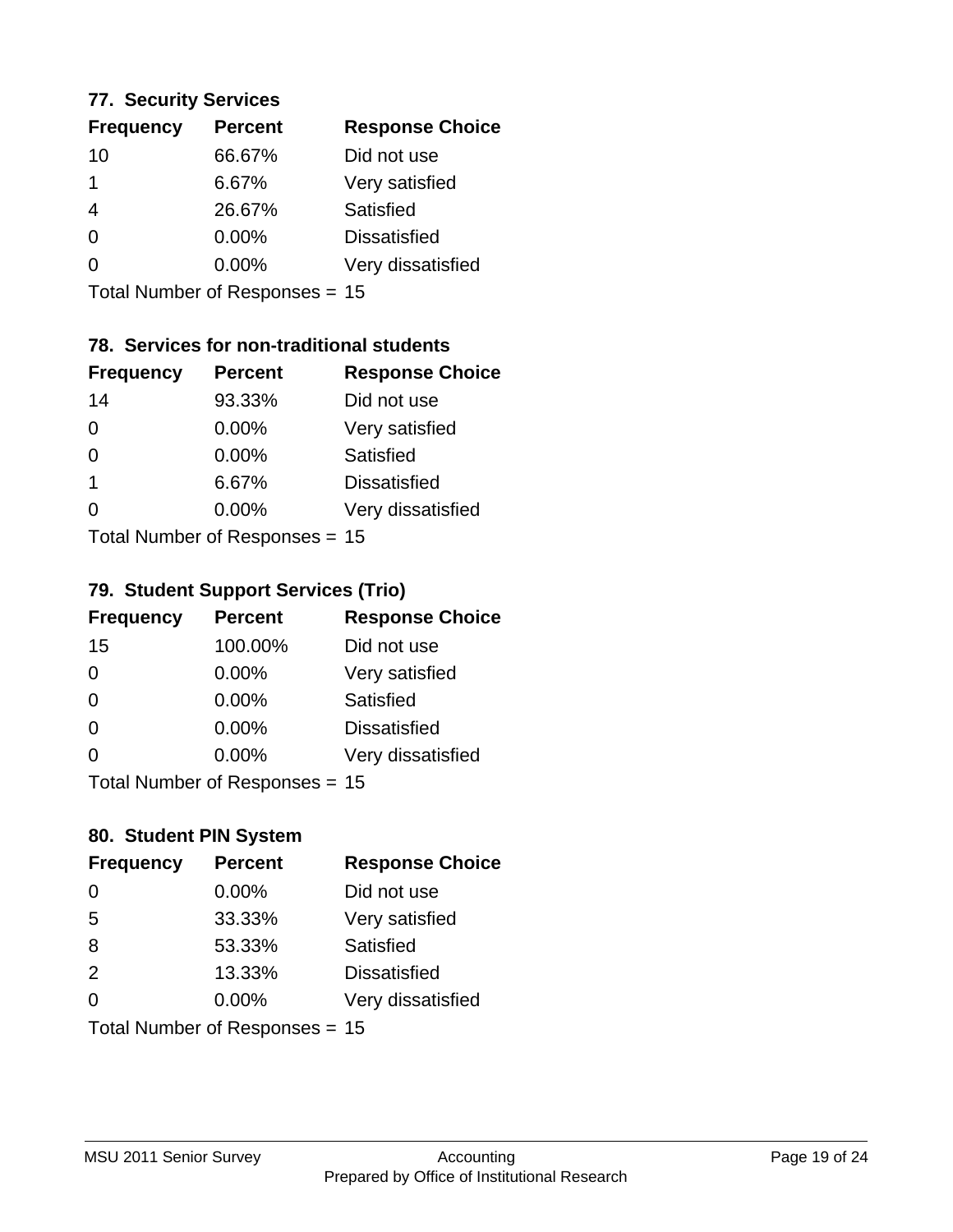### **81. Student Records/Transcript Services**

| <b>Frequency</b> | <b>Percent</b> | <b>Response Choice</b> |
|------------------|----------------|------------------------|
|                  | 6.67%          | Did not use            |
| 4                | 26.67%         | Very satisfied         |
| 8                | 53.33%         | Satisfied              |
|                  | 6.67%          | <b>Dissatisfied</b>    |
|                  | 6.67%          | Very dissatisfied      |

Total Number of Responses = 15

### **82. Computer and Internet access for study and research needs**

| <b>Frequency</b>          | <b>Percent</b> | <b>Response Choice</b> |
|---------------------------|----------------|------------------------|
| 1                         | 6.67%          | Did not use            |
| 8                         | 53.33%         | Very satisfied         |
| 6                         | 40.00%         | Satisfied              |
| $\Omega$                  | 0.00%          | <b>Dissatisfied</b>    |
| ∩                         | 0.00%          | Very dissatisfied      |
| Total Number of Deepersee |                |                        |

Total Number of Responses = 15

### **83. Women's Center**

| <b>Frequency</b>          | <b>Percent</b> | <b>Response Choice</b> |
|---------------------------|----------------|------------------------|
| 14                        | 93.33%         | Did not use            |
| $\Omega$                  | $0.00\%$       | Very satisfied         |
| -1                        | 6.67%          | Satisfied              |
| $\Omega$                  | 0.00%          | <b>Dissatisfied</b>    |
| $\Omega$                  | 0.00%          | Very dissatisfied      |
| Total Number of Desponses |                |                        |

Total Number of Responses = 15

### **84. To what extent did you participate in Residential College activities?**

| <b>Frequency</b> | <b>Percent</b>             | <b>Response Choice</b> |
|------------------|----------------------------|------------------------|
| 7                | 46.67%                     | Did not participate    |
| -1               | 6.67%                      | Frequently             |
| 4                | 26.67%                     | Occasionally           |
| 3                | 20.00%                     | Seldom                 |
|                  | Total Number of Denonone – |                        |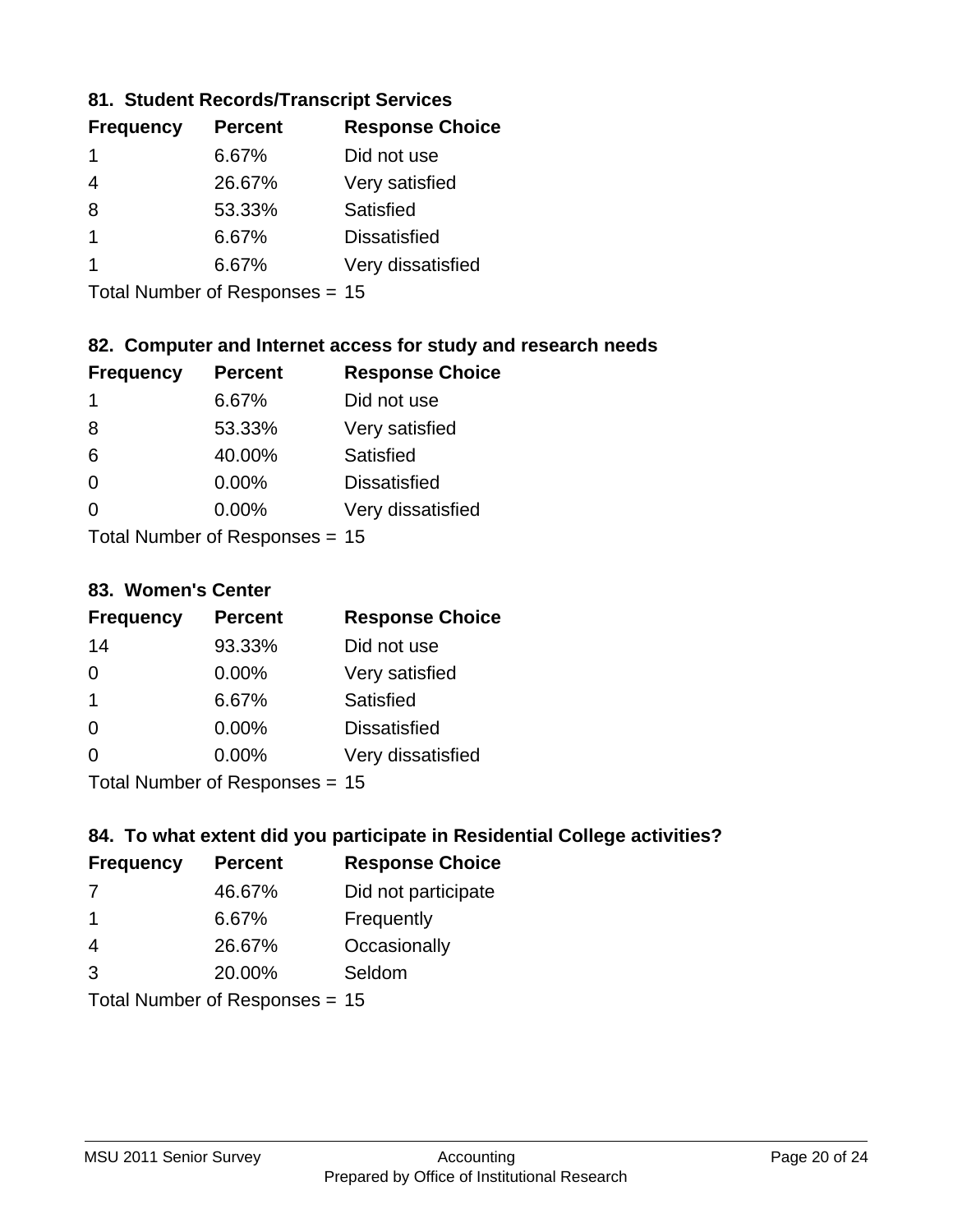| <b>Frequency</b> | <b>Percent</b> | <b>Response Choice</b>                 |
|------------------|----------------|----------------------------------------|
| 6                | 40.00%         | Not familiar with Residential Colleges |
| $\overline{2}$   | 13.33%         | Very positive                          |
| -5               | 33.33%         | <b>Positive</b>                        |
| 2                | 13.33%         | <b>Negative</b>                        |
| $\overline{0}$   | $0.00\%$       | Very negative                          |
|                  |                |                                        |

### **85. Which phrase best describes your opinion of Residential Colleges?**

Total Number of Responses = 15

### **Questions 86-95**

**University Graduate." Please indicate how effective your MSU experience was in The University has formulated ten desired "Characteristics of the Murray State enhancing your abilities in each area.**

**86. Engage in mature, independent and creative thought and express that thought effectively in oral and written communication;**

| <b>Frequency</b> | <b>Percent</b> | <b>Response Choice</b> |
|------------------|----------------|------------------------|
| $\mathcal{P}$    | 13.33%         | Very effective         |
| 12               | 80.00%         | Effective              |
|                  | 6.67%          | Ineffective            |
| $\Omega$         | $0.00\%$       | Very ineffective       |

Total Number of Responses = 15

**87. Understand and apply the critical and scientific methodologies that** 

**academic disciplines employ to discover knowledge and ascertain its validity;**

| <b>Frequency</b> | <b>Percent</b> | <b>Response Choice</b> |
|------------------|----------------|------------------------|
| 2                | 14.29%         | Very effective         |
| 8                | 57.14%         | Effective              |
| 3                | 21.43%         | Ineffective            |
| $\overline{1}$   | 7.14%          | Very ineffective       |
|                  |                |                        |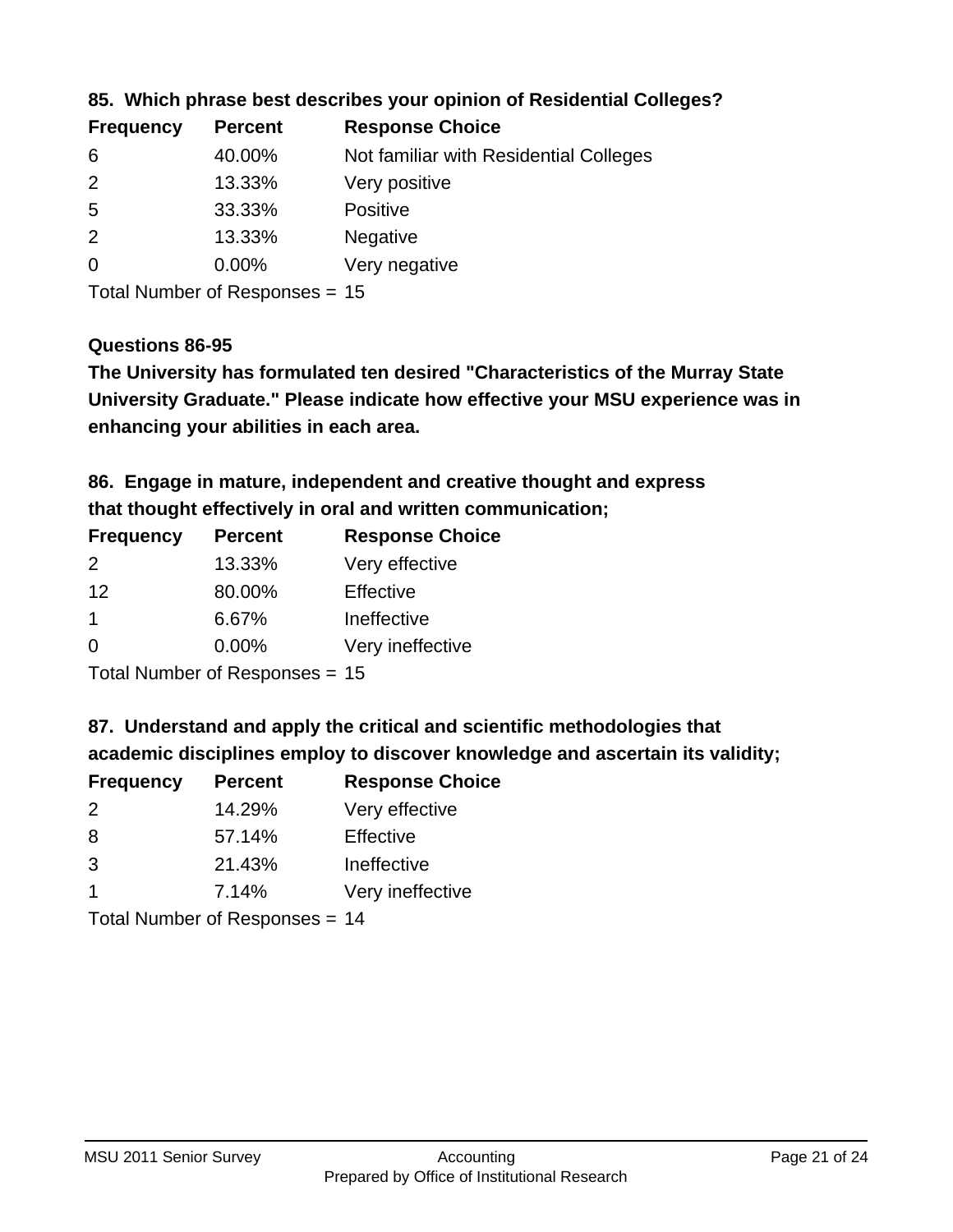## **88. Apply sound standards of information gathering, analysis and evaluation to reach logical decisions;**

| <b>Frequency</b> | <b>Percent</b> | <b>Response Choice</b> |
|------------------|----------------|------------------------|
| 4                | 28.57%         | Very effective         |
| 10               | 71.43%         | Effective              |
| O                | $0.00\%$       | Ineffective            |
| O                | $0.00\%$       | Very ineffective       |
|                  |                |                        |

Total Number of Responses = 14

## **89. Understand the roles and applications of science and technology in the solution of the problems of a changing world;**

| <b>Frequency</b>     | <b>Percent</b> | <b>Response Choice</b> |
|----------------------|----------------|------------------------|
| $\mathcal{P}$        | 14.29%         | Very effective         |
| 10                   | 71.43%         | Effective              |
| $\mathbf 1$          | 7.14%          | Ineffective            |
| $\blacktriangleleft$ | 7.14%          | Very ineffective       |
|                      |                |                        |

Total Number of Responses = 14

## **90. Demonstrate a critical understanding of the world's historical, literary, philosophical, and artistic traditions;**

| <b>Frequency</b> | <b>Percent</b> | <b>Response Choice</b> |
|------------------|----------------|------------------------|
| 2                | 14.29%         | Very effective         |
| 8                | 57.14%         | Effective              |
| 4                | 28.57%         | Ineffective            |
| $\Omega$         | 0.00%          | Very ineffective       |
|                  |                |                        |

Total Number of Responses = 14

## **91. Understand the dynamics of cultural diversity, of competing economic and political systems, and of complex moral and ethical issues;**

| <b>Frequency</b> | <b>Percent</b>                 | <b>Response Choice</b> |
|------------------|--------------------------------|------------------------|
| 3                | 21.43%                         | Very effective         |
| 10               | 71.43%                         | Effective              |
| $\mathbf 1$      | 7.14%                          | Ineffective            |
| $\Omega$         | 0.00%                          | Very ineffective       |
|                  | Total Number of Responses = 14 |                        |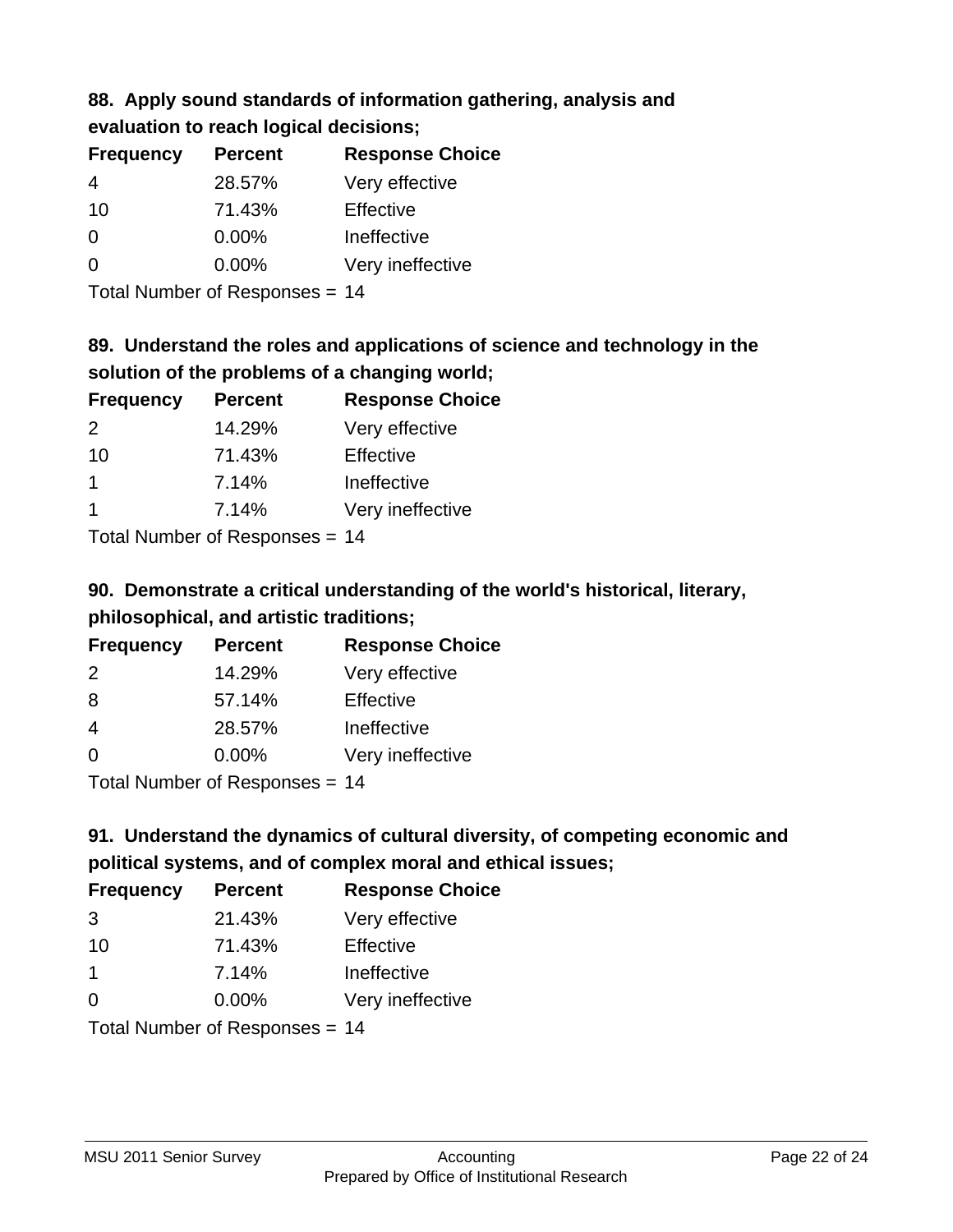## **92. Understand the nature of and engage in ethical behavior and**

**responsible citizenship;**

| <b>Frequency</b> | <b>Percent</b> | <b>Response Choice</b> |
|------------------|----------------|------------------------|
| 8                | 57.14%         | Very effective         |
| 6                | 42.86%         | Effective              |
| 0                | $0.00\%$       | Ineffective            |
| $\Omega$         | $0.00\%$       | Very ineffective       |
|                  |                |                        |

Total Number of Responses = 14

## **93. Understand the importance of the behaviors necessary to maintain a healthy lifestyle;**

| <b>Frequency</b>        | <b>Percent</b> | <b>Response Choice</b> |
|-------------------------|----------------|------------------------|
| 5                       | 35.71%         | Very effective         |
| 8                       | 57.14%         | Effective              |
| $\overline{\mathbf{1}}$ | 7.14%          | Ineffective            |
| $\Omega$                | 0.00%          | Very ineffective       |
|                         |                |                        |

Total Number of Responses = 14

## **94. Demonstrate mastery of a chosen field of study; and**

| <b>Frequency</b> | <b>Percent</b> | <b>Response Choice</b> |
|------------------|----------------|------------------------|
| 5                | 35.71%         | Very effective         |
| 9                | 64.29%         | Effective              |
| $\Omega$         | 0.00%          | Ineffective            |
| $\Omega$         | 0.00%          | Very ineffective       |
|                  |                |                        |

Total Number of Responses = 14

## **95. Value intellectual pursuit and continuous learning in a changing world.**

| <b>Frequency</b> | <b>Percent</b>             | <b>Response Choice</b> |
|------------------|----------------------------|------------------------|
| 3                | 21.43%                     | Very effective         |
| 11               | 78.57%                     | Effective              |
| $\Omega$         | 0.00%                      | Ineffective            |
| $\Omega$         | 0.00%                      | Very ineffective       |
|                  | Total Number of Deepersoon | 4 A                    |